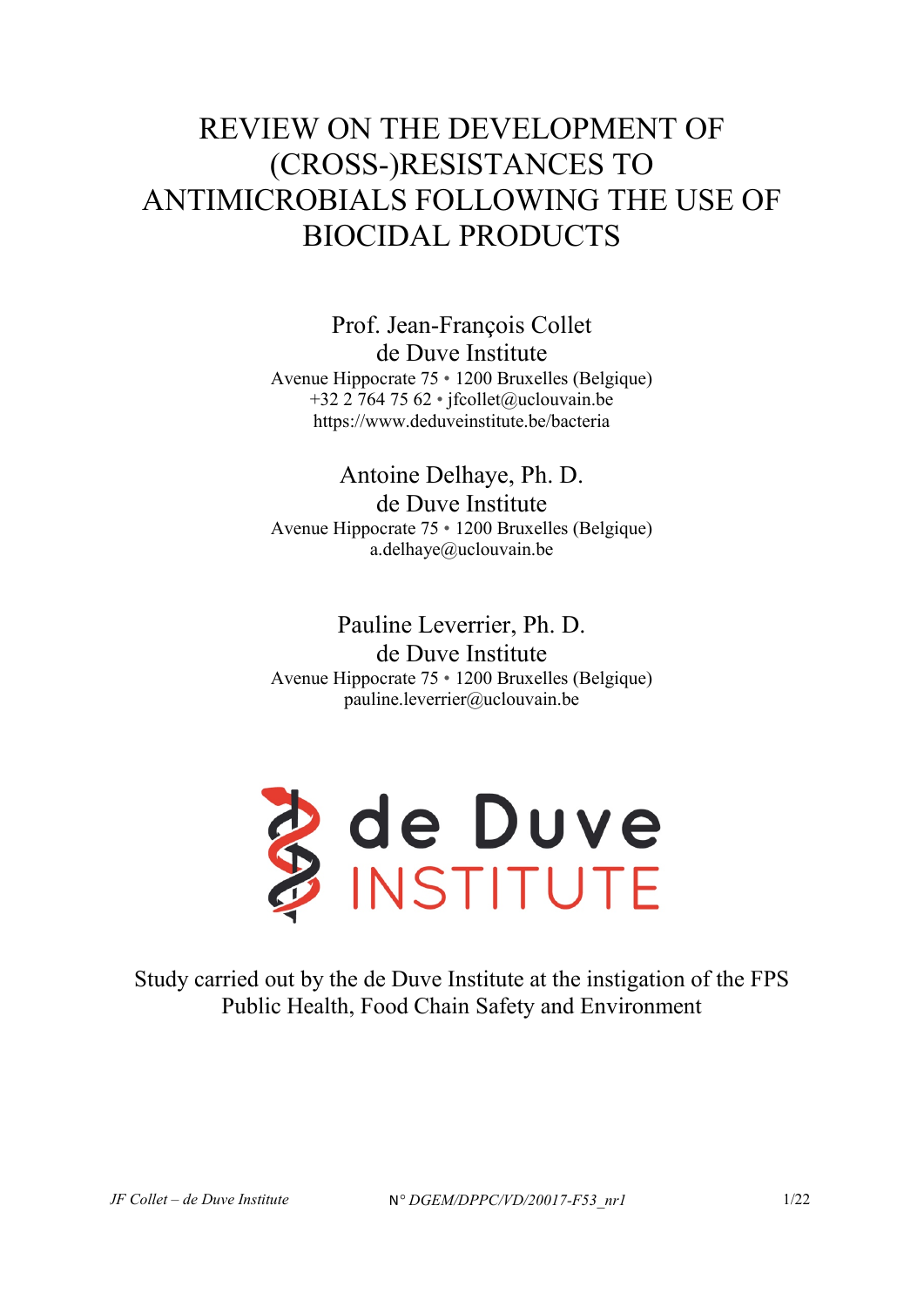# The emergence of resistance after the use of biocidal products

This booklet is a detailed summary of the main literature review on the development of resistance after the use of antimicrobials. It is made of parts of the reports that have been conveniently assembled for an easy access to essential information. You will find here a short summary of the report, the methodology that was used, an introduction on all the biocides that were analyzed and the concluding remarks for each of them. The main conclusions, gaps in knowledge and recommendations are reported here, with little modification.

### <span id="page-1-0"></span>Table of content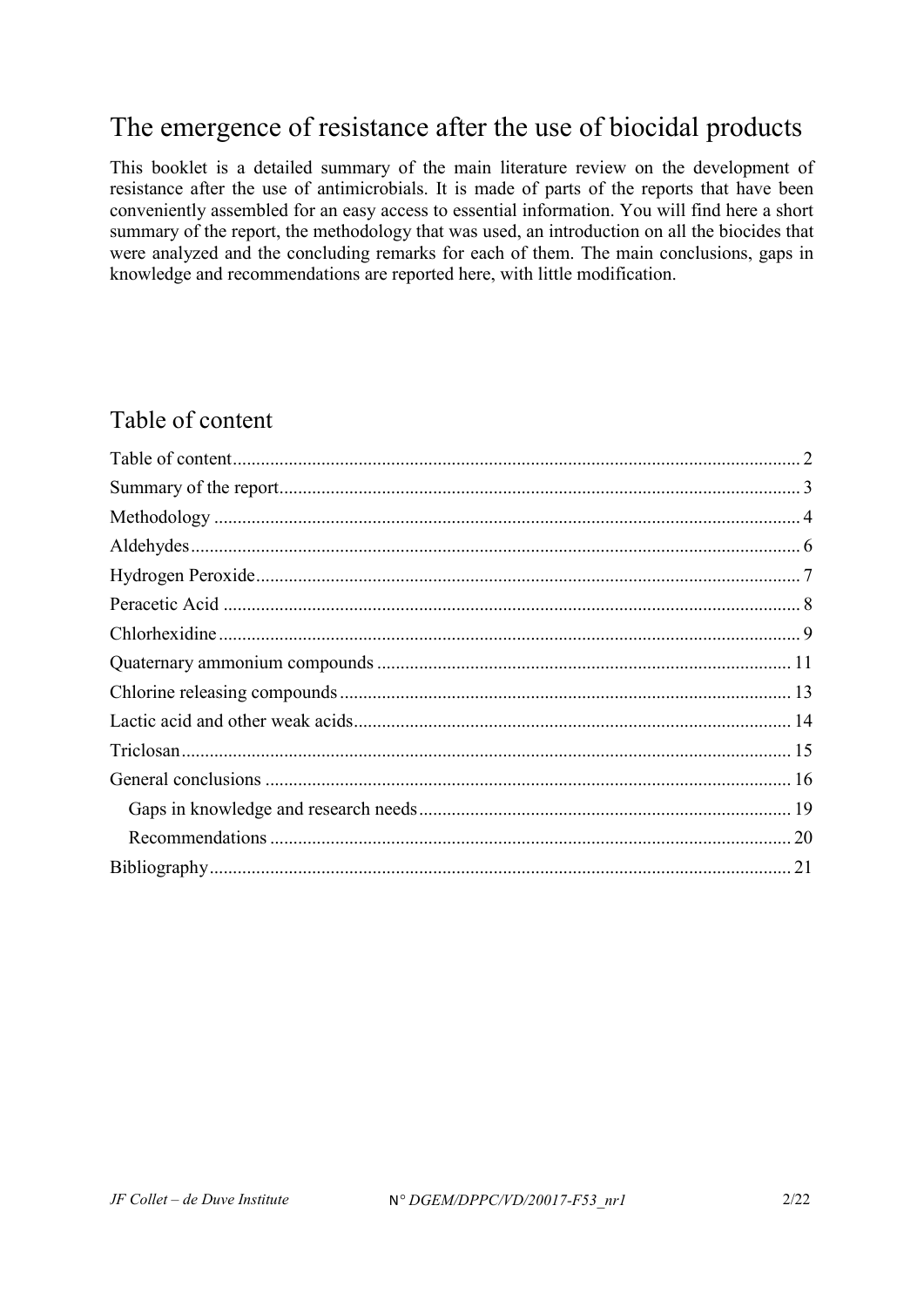### <span id="page-2-0"></span>Summary of the report

Resistance to antimicrobials is a growing worldwide issue that may spiral out of control if no action is taken to prevent its spread. An effective solution to control microorganisms is to prevent colonization on surfaces by using disinfectants and other biocidal products. But while focus has mainly been on the development of resistance following the use of antibiotics, much less is known about how microorganisms develop resistance following the use of biocidal products. Biocidal products are those that are intended to destroy, render harmless, prevent the action of, or otherwise exert a controlling effect on any harmful organism by chemical or biological means. Microorganisms are usually considered resistant when they survive exposure to a product which would normally kill them or stop their growth. One major concern is that microorganisms which survive exposure to a biocidal product develop resistance mechanisms that also provide protection against antibiotics used to treat human infection.

This report aims to review the literature pertaining to the resistance and cross-resistance of microorganisms to biocidal products belonging mostly to categories PT1 and PT2. Due to the plethora of biocidal products that are available, this report focuses on the risk associated with the development of resistance and cross-resistance following the use of the following active substances: alcohols, aldehyde-based compounds, hydrogen peroxide, peracetic acid, chlorhexidine, quaternary ammonium compounds, chlorine releasing compounds and weak organic acids. Although not authorized in the EU, triclosan was also included as it constitutes an interesting case study. This report focuses on bacteria, as they are the subject of the vast majority of studies on resistance to biocides. Available data on mycobacteria, yeasts and molds were included when available. Since viruses only replicate (and mutate) within the host, resistance following disinfection with a biocidal product is highly unlikely to happen. Accordingly, no data on this subject was found in the literature.

After analyzing the relevant literature, we found that there is a large amount of data that supports a role for biocidal products in the emergence of resistance to antimicrobials, but the importance of this role largely depends on the type of biocidal product used, the microorganism affected and the method and setting in which the biocidal product was used.

Concerning the risk of development of resistance following the use of biocidal substances, we found that alcohols, hydrogen peroxide, peracetic acid and weak organic acids constitute a highly unlikely risk, aldehyde-based products and chlorine releasing agents constitute an unlikely risk, chlorhexidine and quaternary ammonium compounds constitute a likely risk and triclosan constitutes a highly likely risk. The microorganisms affected are diverse: Grampositive and Gram-negative bacteria, mycobacteria and yeasts, although most of the data available relates to bacteria. The use of chlorhexidine, quaternary ammonium compounds and triclosan mainly is strongly associated with the development of cross-resistance to other antimicrobials, including antibiotics such as tetracycline, vancomycin, chloramphenicol, ciprofloxacin, imipenem and colistin.

This report also references many gaps of knowledge on the subject, including the lack of standardized biocide testing protocols and comprehensive studies for understanding resistance to biocidal products in practice, not just in the lab. We also recommend implementing a surveillance program and to restrict, whenever possible, the use of biocidal products such as chlorhexidine, quaternary ammonium compounds and triclosan that are associated with the development of resistance and cross resistance.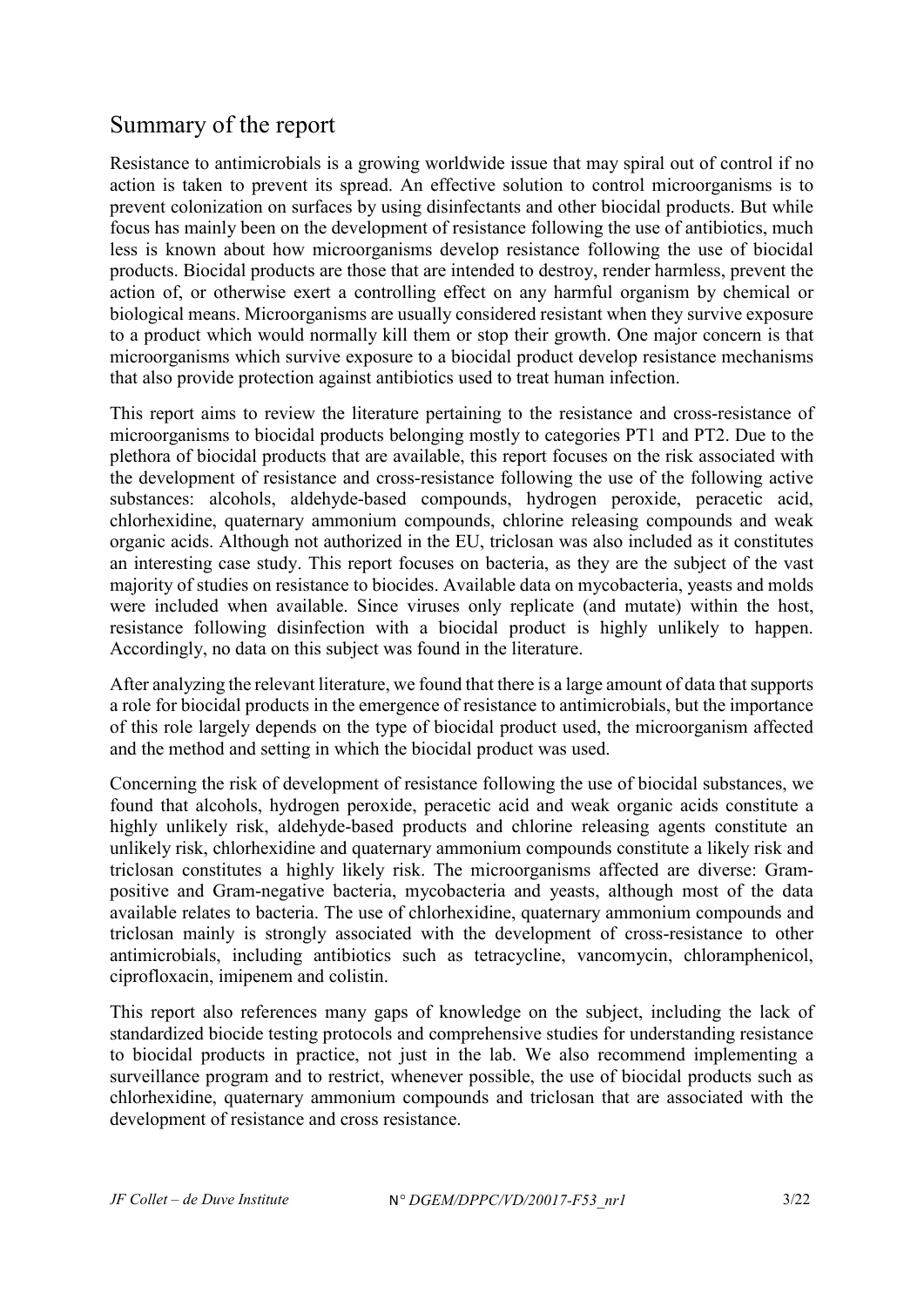# <span id="page-3-0"></span>Methodology

To carry out this review, we have used a pyramidal approach. This approach seems to us to be particularly adapted because it allows us to cover the scope of the field in question (the base of the pyramid) while highlighting the most important elements and proposing a concrete synthesis (the tip of the pyramid). Here are the different steps:

- 1. A very broad search in the databases (see below) was executed in order to define the framework of work, taking into account the objectives detailed in the previous section.
- 2. Existing literature reviews and government reports identified in the first step were used to establish an exhaustive list of research articles.
- 3. The list of reference articles was then expanded: recent publication and the data they present as well as key articles whose importance has been underestimated or even ignored by previous reviews and reports were uncovered. These data were analyzed and integrated into the body of knowledge.
- 4. The data set from the list of research articles were analyzed in detail and depth. Data concerning the emergence of resistance following the use of biocidal products was extracted and reported in the main body of this review.
- 5. The most relevant data was discussed and put into perspective; concrete action points, missing data and research needs were identified.

The primary database that was used for the establishment of the primary literature was PubMed. Google scholar was also used for specific searches. High-quality reviews identified through this primary search and additional reports found through the Google search engine completed the primary literature. This primary literature contained research articles and review articles from many different journals. The quality of the articles was assessed on a "one by one" basis.

For this review we decided to target the research on the different biocidal products that are in the scope of the review. This approach allowed us to be more comprehensive, more specific and more able to address the different key point of analysis that were required for this review. These key points are the following:

- The biocidal active substances (PT1 and PT2) that induce the development of resistance to antimicrobials;
- The microorganisms that become resistant to antimicrobials as a result of the use of these active substances;
- The substances (antibiotics and other antimicrobials) against which resistance (crossresistance or not) occurs as a result of the use of biocidal active substances;
- The uses that lead to the development of antimicrobial resistance in the hospital setting;
- The mechanisms that lead to the development of microbial resistance, following use of antimicrobial products.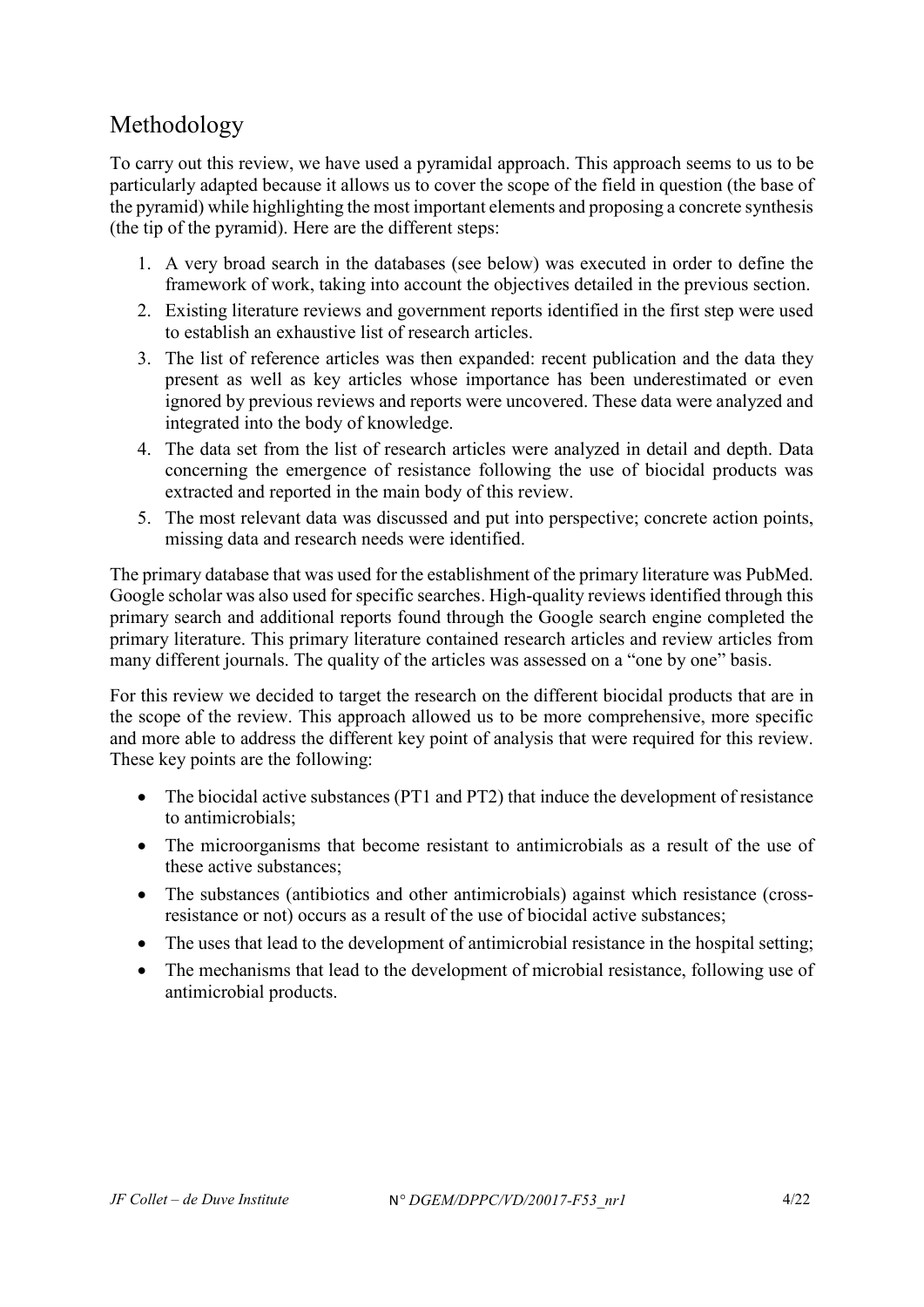# Alcohols

There are different types of alcohol that are used as biocides, but the more widely used are ethanol and the two isomers of propanol, 1-propanol and 2-propanol, also known as isopropanol. They have rapid and broad-spectrum activity against a large range of microorganisms including bacteria and mycobacteria, fungi and viruses, although they have low activity against spores (1). They are used widely for the disinfection of skin (in hand disinfectants and skin antiseptics for instance) and decontamination of hard surfaces. The antimicrobial activity of alcohol is considered to be significantly lower at a concentration below 50% and is optimal between 60 and 90%. The specific mode of action of alcohols as antimicrobials is still blurry, but since it is more potent when mixed with water, it is generally believed that it causes extreme membrane damage that, in addition with rapid denaturation of proteins, leads to perturbed metabolism and in the end, cell lysis (1).

The COVID19 pandemic has led to more than 120 000 000 contaminations worldwide and more than 2 700 000 death as of the time of writing. To fight against the propagation of the virus, one of the top recommendation made by the WHO is hand washing, both using soap and water if the hands are dirty and with an alcohol-based hand rub if the hands are visibly clean (2). Demand for hand sanitizers has grown tremendously in 2020 and is visibly leading to a widespread adoption and use of the product that has yet to be fully documented. While alcoholbased sanitizers have previously been considered as safe concerning the emergence of resistance, such increase in global use may bring unforeseen consequences for human health.

In this review we found that disinfection with alcohol-based products remains an extremely effective way of killing microorganisms. To the best of our knowledge, and despite the many years of use of alcohols as disinfectants, there have been **no reports on the emergence of resistance** when using appropriate concentrations of product, although biofilms have increase resistance towards disinfection by alcohol. A small increase in resistance was observed for *Saccharomyces cerevisiae, Listeria monocytogenes, Escherichia coli, Sphingobacterium mizutae, Corynebacterium striatum,* and *Acinetobacter baumannii.* **No cross-resistance** with other biocidal products or antibiotics has been reported yet. That being said, the emergence of clinically-relevant *Enterococcus*strains that are resistant to increasing concentrations of alcohol (up to 23%) highlights the need for vigilance. Alcohol-based disinfection efficacy remains very much defined by physical constrains (size of the area to be disinfected, presence of organic matter, …) and **great care should be taken to ensure that correct disinfection procedures are followed, with focus on the volume of disinfectant used and appropriate disinfection timing so that the effective concentration of alcohol reaching the microorganism is attained.** Since the Covid-19 crisis, use of hand rubs containing alcohol has exploded, and increased use leads to more opportunity for misuse. For instance, clinically relevant strains could acclimate to low doses of alcohol and be disseminated through people that use low quality hand rubs, low quantity of hand rubs, or that do not rub for the recommended amount of time, although we consider that scenario unlikely.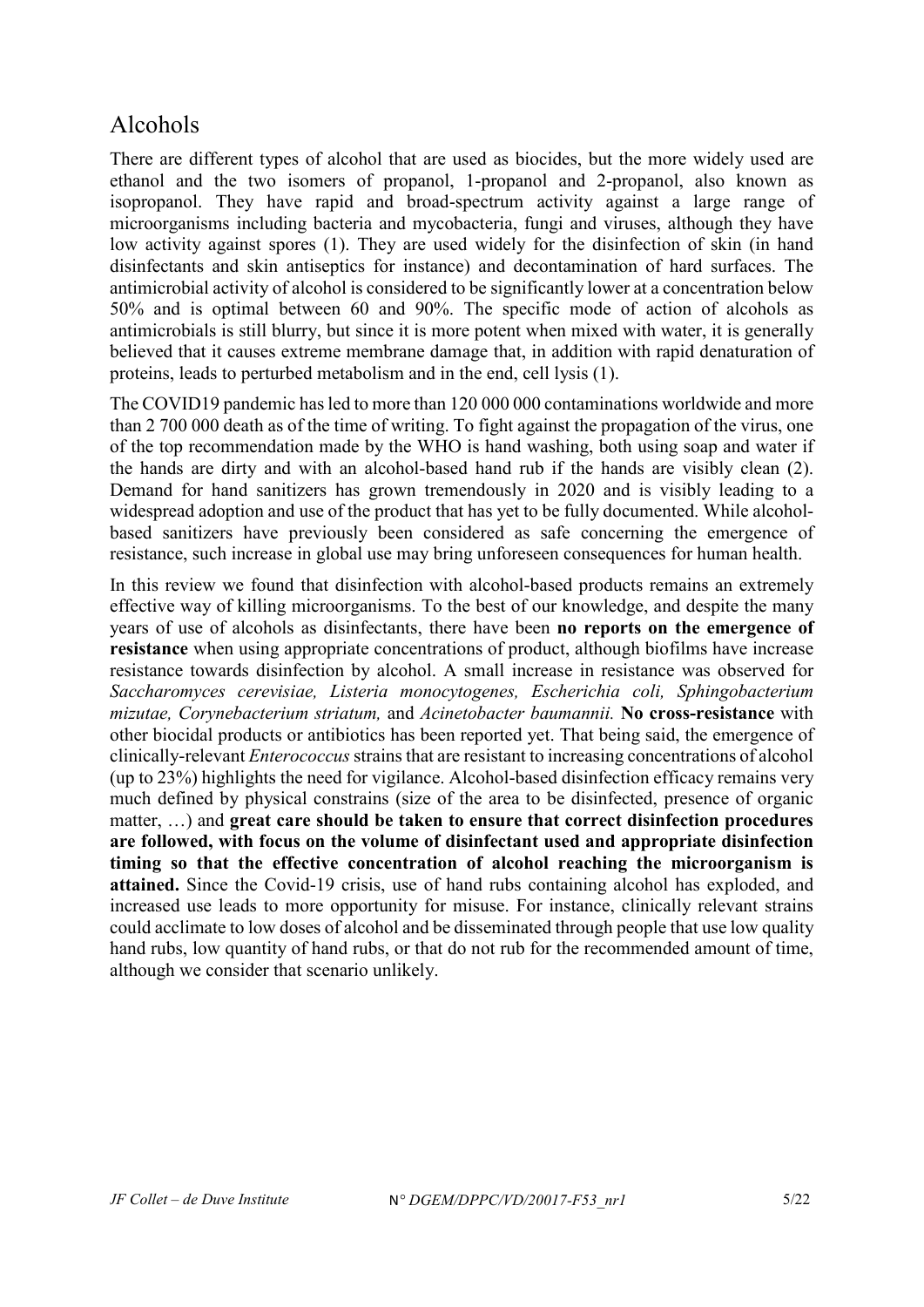# <span id="page-5-0"></span>Aldehydes

Formaldehyde is a mono-aldehyde. Its clinical use is generally as a disinfectant and sterilant in liquid or in combination with low-temperature steam. Formaldehyde is bactericidal, sporicidal, and virucidal, but it works more slowly than glutaraldehyde. Formaldehyde is an extremely reactive chemical that interacts with proteins, DNA, and RNA *in vitro* (1).

Glutaraldehyde is a dialdehyde that is used as a disinfectant and sterilant for low-temperature surface disinfection and sterilization of endoscopes and surgical equipment. It is also used in the veterinary field, in poultry and pig farms, and for machinery and food processing surface disinfection (1, 3). Glutaraldehyde has a broad spectrum of activity against bacteria and their spores, fungi and viruses, although the mechanism involved for killing seems to be different for each organism (1).

Ortho-phtalaldehyde is a newer type of aldehyde disinfectant that has potent bactericidal and sporicidal activity and has been suggested as a replacement for glutaraldehyde in endoscope disinfection. Ortho-phtalaldehyde is an aromatic compound with two aldehyde groups. The mechanism of action of this biocide seems to be similar to that of glutaraldehyde (1).

In this review we found that increased resistance or tolerance to aldehyde-based disinfectants has been described in various bacterial species, including *E. coli, Pseudomonas aeruginosa* and *Pseudomonas fluorescens, Helicobacter pilori,* spores of *Bacillus* and *Clostridium.* However, most of these reports seem to emerge from lab experiments or a very isolated instrument contamination in the clinical setting, usually blamed on the emergence of biofilm on old medical decontamination devices. Indeed, biofilms of many bacterial species are much more resistant to disinfection with aldehyde-based products. **More concerning is the emergence of resistance amongst the** *Mycobacterium* **genus, which seem to be causing more and more outbreaks around the globe after colonization of decontaminating devices**. Cross-resistance to other aldehyde-based compounds has been observed, but there are no reports yet of crossresistance against other biocidal products or antibiotics. The resistance mechanism is not elucidated yet, but may involve reduced efflux systems and differential porin expression, which may in turn lead to increased resistance to some antibiotics, suggesting that the development of cross-resistance in these strains is a possibility. **Since some of these isolates seem to be resistant to formaldehyde, glutaraldehyde and ortho-phtalaldehyde, but all are usually still sensitive to oxidizing agents (such as peracetic acid), it may be wise to generalize the use of such oxidizing agent for decontamination of medical apparatus instead of aldehydebased disinfectants in the future**.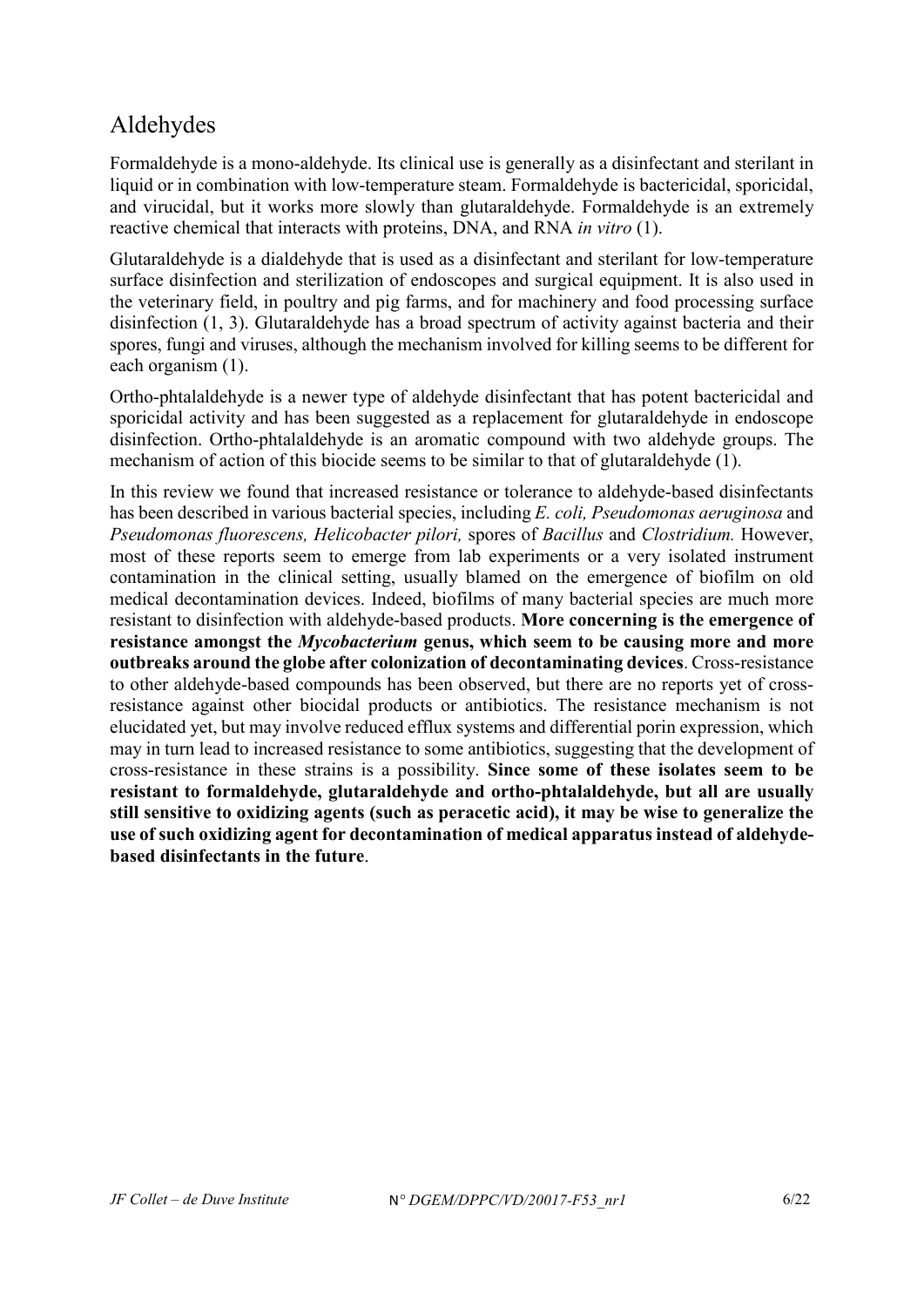# <span id="page-6-0"></span>Hydrogen Peroxide

Hydrogen peroxide  $(H_2O_2)$  is a widely used biocide for disinfection, sterilization, and antisepsis. It is considered to be environmentally friendly because it degrades rapidly into harmless water and oxygen. It is used for the disinfection of human skin, hospital items such as endoscopes, and hard surfaces in healthcare and veterinary institutions (1, 4).

H2O2 demonstrates broad-spectrum efficacy against viruses, bacteria, yeasts, and bacterial spores (1, 4). H<sub>2</sub>O<sub>2</sub> acts as an oxidant by producing hydroxyl free radicals ( $\bullet$ OH) via the Fenton reaction; hydroxyl radicals attack essential cell components, including lipids, proteins, and DNA. It has been proposed that exposed sulfhydryl groups and double bonds are particularly targeted  $(1, 4)$ .

While there are mechanisms in place in microorganisms to resist oxidative stress, it is unclear how these mechanisms play a role in resisting disinfection with oxidative agents, as the literature on this subject is sparse.

In this review we found that microorganisms in biofilms are much more resistant to decontamination by hydrogen peroxide but that there are a few reports on the emergence of higher resistance towards hydrogen peroxide following exposure to the biocide in *S. cerevisiae*, *E. coli, Mycobacterium tuberculosis* and *Campylobacter jejuni.* Low level cross-resistance to 0.2% hypochlorous acid has been observed in *E. coli* and to 20% ethanol in *S. cerevisiae*. **Nevertheless, these reports are few, and none of them are clinically relevant yet.** The mechanisms of resistance are not fully elucidated yet, but may involve specific enzymes such as catalases, superoxide dismutases, glutathione peroxidases and peroxiredoxins that target ROS and their toxic byproducts, as well as a pleitropic response that is mediated by global regulators such as OxyR or SlyA.

Hydrogen peroxide is an efficient biocide with a non-specific mode of action that readily decompose into non-toxic product in the environment. All **these features make peroxygen compounds such as hydrogen peroxide very attractive disinfectants.**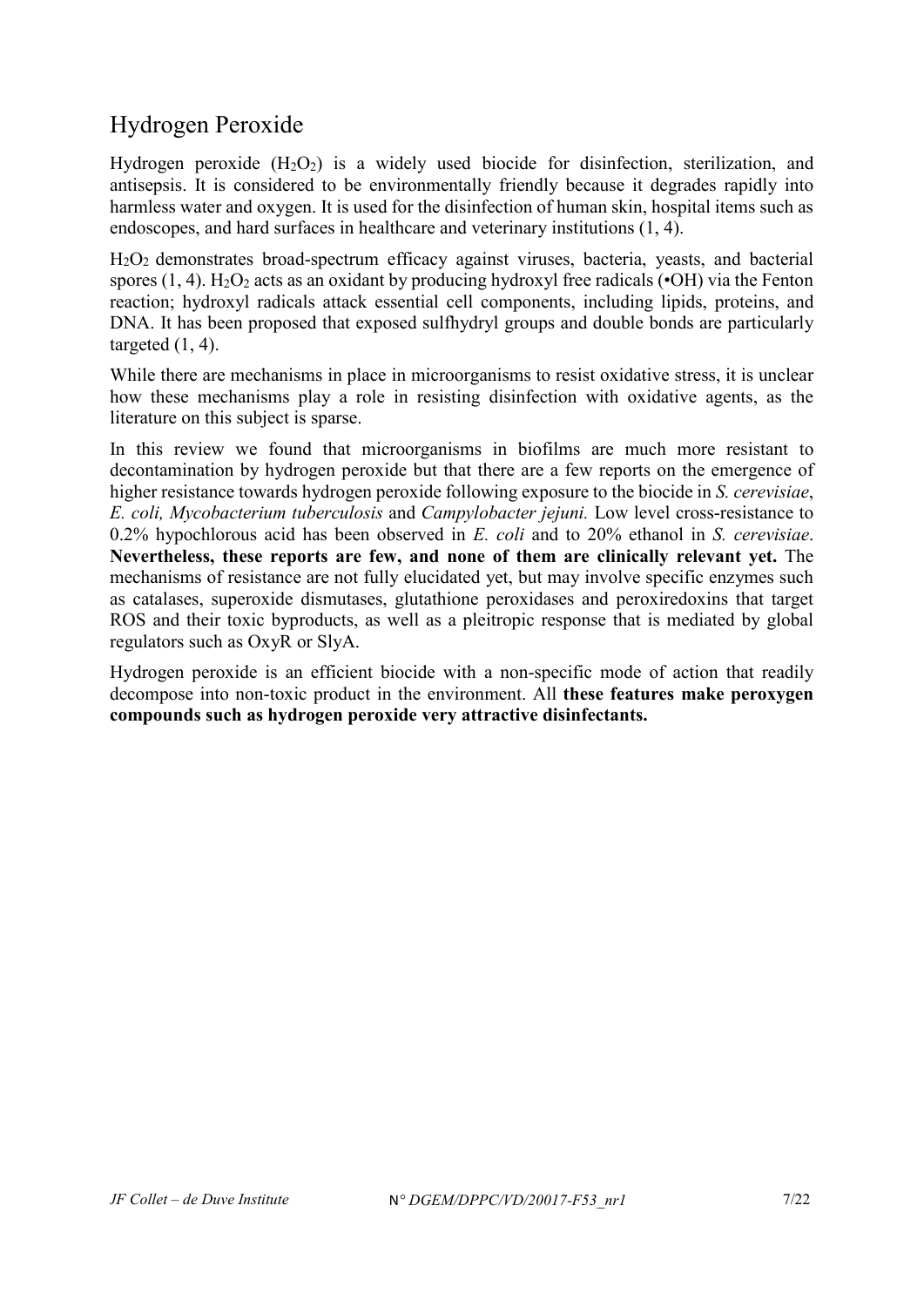### <span id="page-7-0"></span>Peracetic Acid

Peracetic acid is an organic peroxide and a colorless liquid with a characteristic acrid odor reminiscent of acetic acid. Peracetic acid is obtained by reacting hydrogen peroxide with acetic acid in an aqueous solution. In this process, peracetic acid is not obtained as a pure substance but in the form of an aqueous solution containing peracetic acid, acetic acid, hydrogen peroxide and water (5). Peracetic acid is usually considered a more potent biocide than hydrogen peroxide, being sporicidal, bactericidal, virucidal, and fungicidal even at low concentrations (0.3%). Dry-fogging a mixture of hydrogen peroxide and peracetic acid is an efficient way to inactivate non-enveloped and enveloped viruses (including SARS-CoV-2), mycobacteria and bacterial spores. However, some species are more resistant than others (notably *Mycobacterium senegalense*) (6).

As is the case with hydrogen peroxide, peracetic acid is considered to be environmentally friendly as it decomposes to safe by-products (acetic acid and oxygen). Compared to hydrogen peroxide, peracetic acid has the added advantages of being free from decomposition by peroxidases and remaining active in the presence of organic loads. Its acts in a similar manner as  $H_2O_2$ , probably by denaturing proteins and enzymes and increasing cell wall permeability by oxidizing sulfhydryl bonds. Its main application is as a low-temperature liquid sterilant for medical devices, flexible scopes, and hemodialyzers, but it is also used as an environmental surface sterilant (1).

In this review we found that microorganisms in biofilms are much more resistant to decontamination by peracetic acid but that reports on the emergence of higher resistance towards peracetic acid following exposure to the biocide are extremely rare. *Salmonella* Typhimurium LT2 cells were shown to resist disinfection by the biocide by remaining in a viable but nonculturable state. **No clinically relevant resistance has been identified yet.** The mechanisms of resistance are mostly unexplored.

Peracetic acid is an efficient biocide with a non-specific mode of action that readily decompose into non-toxic product in the environment. All **these features make peroxygen compounds such as peracetic acid very attractive disinfectants.**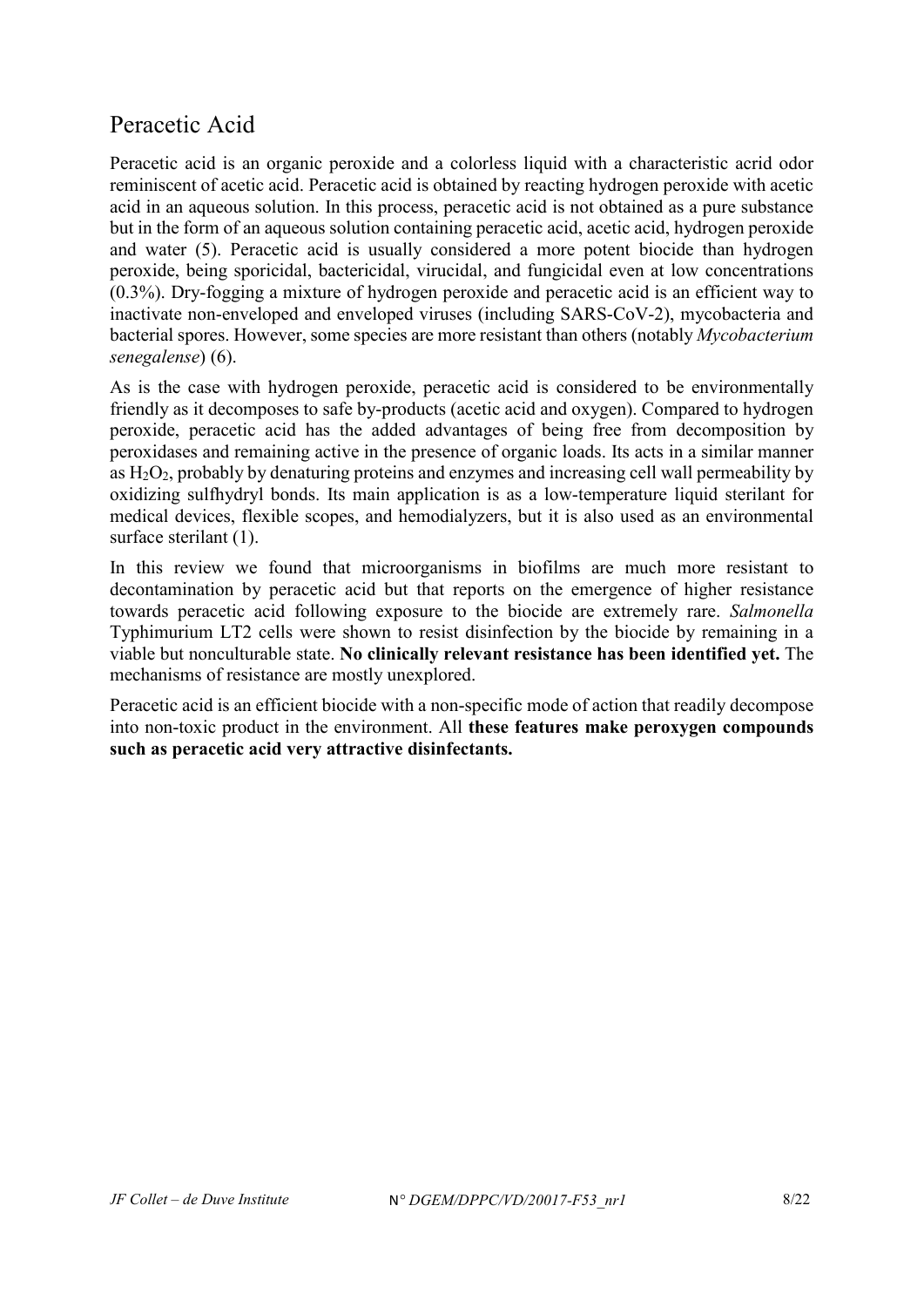# <span id="page-8-0"></span>Chlorhexidine

Chlorhexidine is a cationic biguanide, mainly used in the form of its salts, namely chlorhexidine digluconate or chlorhexidine diacetate. Chlorhexidine is used in washing and cleaning products, disinfectants, perfumes and fragrances, cosmetics and personal care products, polishes, waxes and pharmaceuticals. Professional workers in the healthcare field also use it as a hand scrub, a disinfectant for surgical sites, a disinfectant for mucous membranes and wounds, a surface disinfectant, and a disinfectant for instruments. It can also be used for the disinfection of burns and as a non-volatile active ingredient in alcohol-based hand wipes (7).

The first target of chlorhexidine are the cytoplasmic membrane and membrane-bound enzymes, while secondary effects (at higher concentrations) are cytoplasmic leakage and, ultimately, the coagulation and precipitation of intracellular constituents such as proteins and nucleic acids (8).

Chlorhexidine is not sporicidal, although it prevents the development of spores. It has poor mycobactericidal activity and has low activity against most viruses, although lipid-enveloped viruses are more sensitive. It is generally active against other non-sporulating bacteria and yeasts (1). Nevertheless, extremely high MIC values (above 0.1%) have been described for many bacterial isolates, including isolates from *Enterococcus faecalis, Klebsiella pneumoniae, Proteus* spp.*, Bacillus subtilis, P. aeruginosa, L. monocytogenes, Enterococcus faecium, Staphylococcus aureus, Streptococcus* spp.*, Serratia marcescens, Acinetobacter* spp.*, Citrobacter* spp. and *Enterobacter* spp. The maximum epidemiological cutoff was proposed at 0.0064%. It is thus safe to say that amongst these species (and possibly others), clinically resistant isolates have already been discovered (7). Concerning bactericidal activity, 4% chlorhexidine has sufficient bactericidal activity (above 5-log<sub>10</sub> reduction) against almost all non-sporulating bacterial species within 3-5 min except *Enterococcus* spp. 2% chlorhexidine is still bactericidal but ineffective against some isolates of *E. faecium*, MRSA and *Staphylococcus epidermidis*. At lower concentrations, bactericidal activity is variable (7).

Although chlorhexidine is popular in consumer products, there is mounting evidence that microorganisms can become resistant to this biocide, and there may be hints of cross-resistance to clinically important antibiotics as well. Here we describe studies which report such cases of increased resistance or cross-resistance to chlorhexidine, as well as the associated resistance mechanism. If mentioned in the study, we will report the form of chlorhexidine that was used in the experiment (digluconate or diacetate), but bear in mind that salts are dissociated in water and the effect of the anion on resistance is likely to be extremely minor compared to the chlorhexidine cation.

In this review we found that adaptation of bacterial strains to this biocide has been shown countless times, especially for Gram-negative bacteria which can reach clinically relevant levels of resistance. Bacteria (as well as yeasts) in biofilms are especially resistant.

The microorganism to monitor because of their proven high development of resistance, high level of resistance, or potential to develop cross-resistance are *E. faecalis, K. pneumoniae, Proteus* spp.*, B. subtilis, P. aeruginosa, L. monocytogenes, E. faecium, S. aureus, Streptococcus*  spp.*, S. marcescens, Acinetobacter* spp.*, Citrobacter* spp., *Enterobacter* spp., *Salmonella* spp., and *Burkholderia cepacia.* More information on the emergence of resistance for these species and others can be found in the main body of the report.

There are many reports of different bacterial isolates developing cross-resistance to other biocidal products or antibiotics after exposure to chlorhexidine. [Table 1](#page-9-0) is a summary of the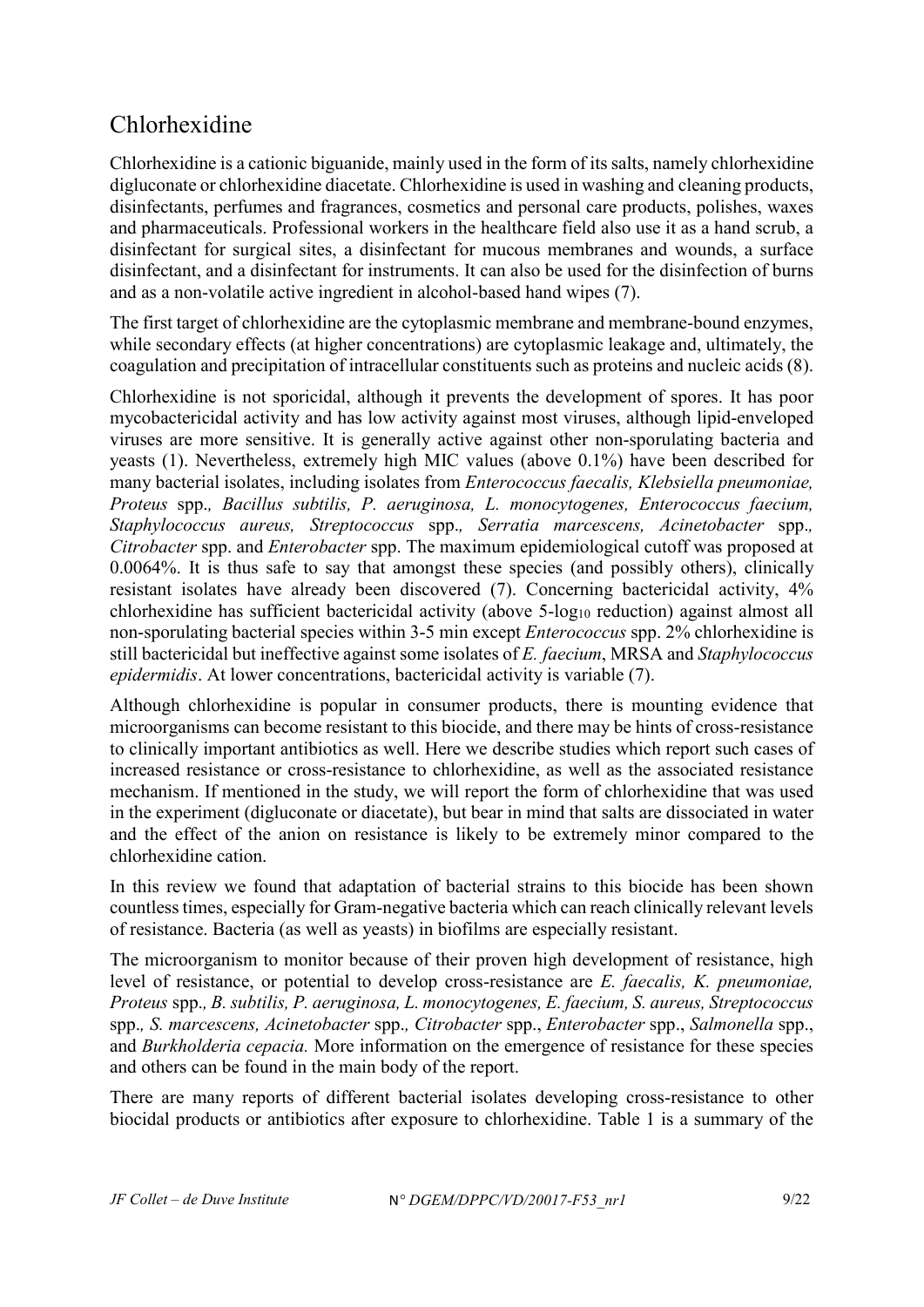data that was reported in this literature review. More information on cross-resistance following the use of chlorhexidine can be found in the main body of this report.

| Organism                 | Antimicrobial                                                                                                                                                                                                                                   |
|--------------------------|-------------------------------------------------------------------------------------------------------------------------------------------------------------------------------------------------------------------------------------------------|
| Salmonella               | Tetracycline, triclosan, benzalkonium chloride, chloramphenicol, nalidixic acid.                                                                                                                                                                |
| Escherichia              | Triclosan                                                                                                                                                                                                                                       |
| Klebsiella               | Colistin                                                                                                                                                                                                                                        |
| <i>Burkholderia</i>      | Ciprofloxacin, tobramycin, ceftazidime, imipenem, meropenem                                                                                                                                                                                     |
| Staphylococcus           | Ciprofloxacin, tetracycline, gentamycin, amikacin, cefepime, meropenem, vancomycin                                                                                                                                                              |
| Enterococcus             | Daptomycin                                                                                                                                                                                                                                      |
| Organic food<br>isolates | Different levels of increased resistance to benzalkonium chloride, hexachlorophene,<br>triclosan, didecyldimethylammonium bromide, hexadecylpyridinium chloride, cetrimide,<br>imipenem, ceftazidime, sulfamethoxazol, tetracycline, cefotaxime |

#### *Table 1 - Reports of cross-resistance following exposure to chlorhexidine*

<span id="page-9-0"></span>The mechanism of resistance to chlorhexidine is not completely elucidated and is different for different bacterial species but seems to mainly involve modification of the bacterial membrane and the expression of efflux pumps such as the MexCD-OprJ, KpnEF, EfrEF and Qac efflux pumps. Other pleiotropic effect through more global regulators may also be involved. These mechanisms are mostly nonspecific and the high prevalence of efflux pump determinants in chlorhexidine-resistant strains is indicative of the high number of cross-resistance to other antimicrobials (including antibiotics) that are reported in association with chlorhexidine resistance.

That being said, chlorhexidine has been used for more than 50 years, and in real-world applications, while the use of chlorhexidine is linked with the emergence of resistance in bacteria, it does not seem to be a major source of outbreaks, although some occurrences have been described. Nevertheless, the use of chlorhexidine should be restrained to the applications where its greater efficacy has been proven compared to other biocides that are less associated with bacterial resistance. When used, good practice should be followed such that microorganisms are not needlessly exposed to sublethal concentrations of the biocide, a situation which breeds development of resistance.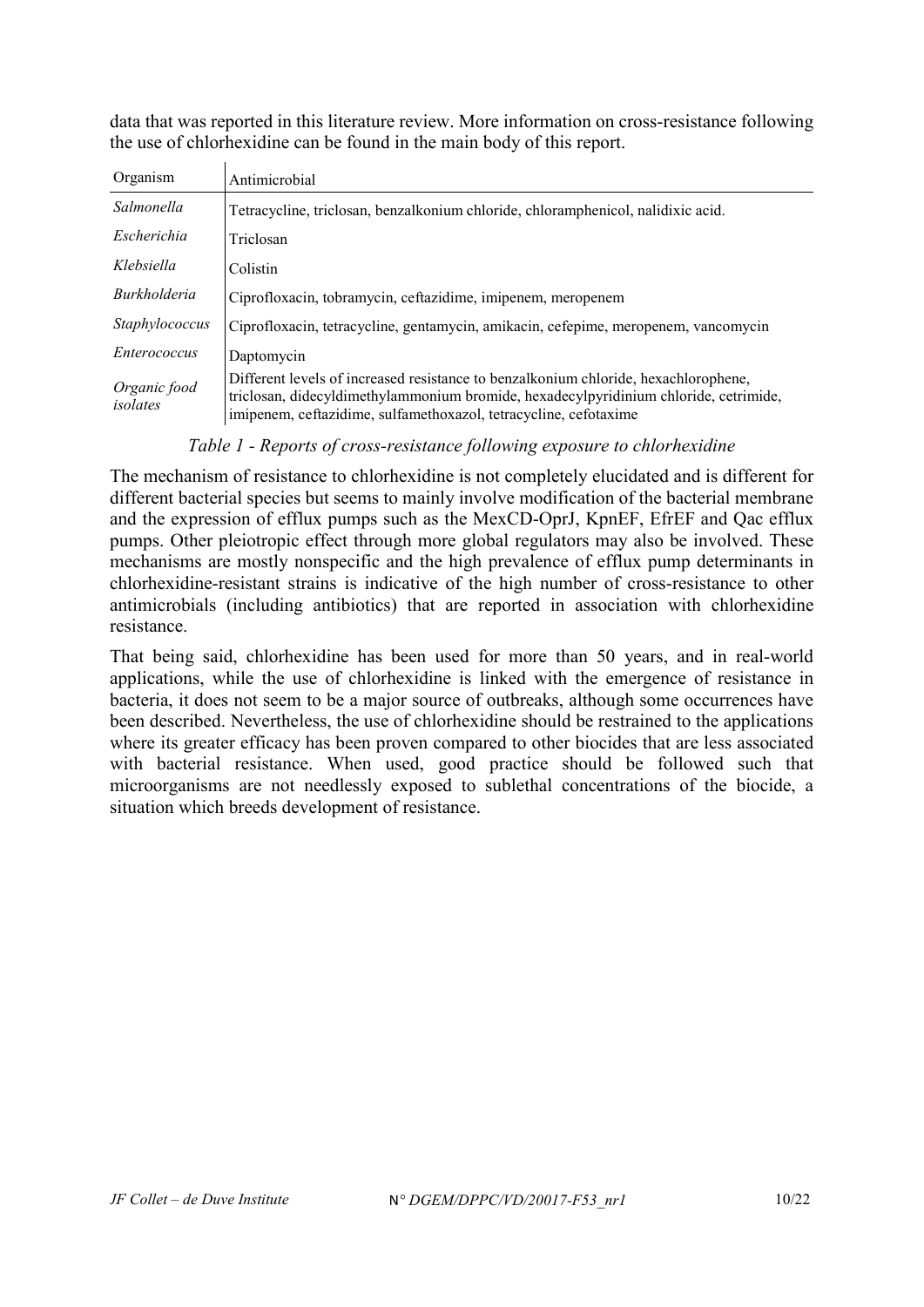### <span id="page-10-0"></span>Quaternary ammonium compounds

Quaternary ammonium compounds (QACs) are surface-active agents that may act as disinfectants and antiseptics (1). Benzalkonium chloride is a widely used QAC and as such has been used as an example in the report. Benzalkonium chloride is a mixture of alkyl benzyl dimethyl ammonium chlorides, in which the alkyl group has various even-numbered alkyl chain lengths. Benzalkonium chloride mixtures comprise of 24 compounds that are structurally similar QACs characterized by having a positively charged nitrogen covalently bonded to three alkyl group substituents and a benzyl substituent (9).

QACs are used for a variety of clinical purposes such as hand scrubbing, preoperative disinfection of unbroken skin, application to mucous membranes, and disinfection of noncritical surfaces. Outside of hospitals, QACs are also used as surface disinfectants in household and foodservice settings, comprising the active ingredient of many commercially-available cleaning sprays and wipes (1, 9, 10). QACs are extensively used in SARS-CoV-2-related sanitization in clinical and household settings, which highlights the need to study the potential for the emergence of biocide and antibiotic resistances related to increased use of these compounds (10).

QACs are membrane- active agents effective against non-sporulating bacteria, with a target site predominantly at the cytoplasmic (inner) membrane in bacteria or the plasma membrane in yeasts (1). QACs are sporostatic: they inhibit the outgrowth of spores but not the germination processes. QACs are not mycobactericidal but have a mycobacteriostatic action, although the actual effects on mycobacteria have been poorly studied. QACs have an effect on lipid enveloped viruses (including SARS-CoV-2, human immunodeficiency virus and HBV), but not nonenveloped viruses (1, 11).

Concerning bacteria, the highest MIC values for benzalkonium chloride were described with *Aeromonas hydrophila* (up to 3.1%), *Bacillus cereus* and *Elizabethkingia meningoseptica* (up to 0.78%), *P. aeruginosa* (up to 0.5%), *L. monocytogenes, Enterobacter cloacae* (up to 0.05%), *Achromobacter xylosoxidans*, *B. cepacia* (up to 0.05%) and *Proteus mirabilis* (up to 0.04%). These value are largely higher than the proposed epidemiological cutoff (below 0.0064% for most species) (9), indicating that some level of resistance is already widespread. Of note, with benzalkonium chloride the result of MIC testing depends to some extent on the media composition and plate material showing the need to standardize biocide susceptibility testing (9).

In this review, we found that adaptation of bacterial strains to higher concentrations of QACs has been demonstrated many times, and some strains reach levels of resistance that are clinically relevant.

The microorganisms to monitor because of their proven high development of resistance, high level of resistance, or potential to develop cross-resistance include *A. hydrophila*, *B. cereus, E. meningoseptica*, *Pseudomonas* spp., *L. monocytogenes, E. cloacae*, *A. xylosoxidans*, *B. cepacian*, *P. mirabilis, Staphylococcus* spp.*, E. coli, Salmonella* spp., *Enterobacter* spp., *Pantoea* spp., *Lactobacillus pentosus*. More information on the emergence of resistance for these species and others can be found in the main body of the report.

There are many reports of different bacterial isolates developing cross-resistance to other biocidal products or antibiotics after exposure to chlorhexidine. [Table 2](#page-11-0) is a summary of the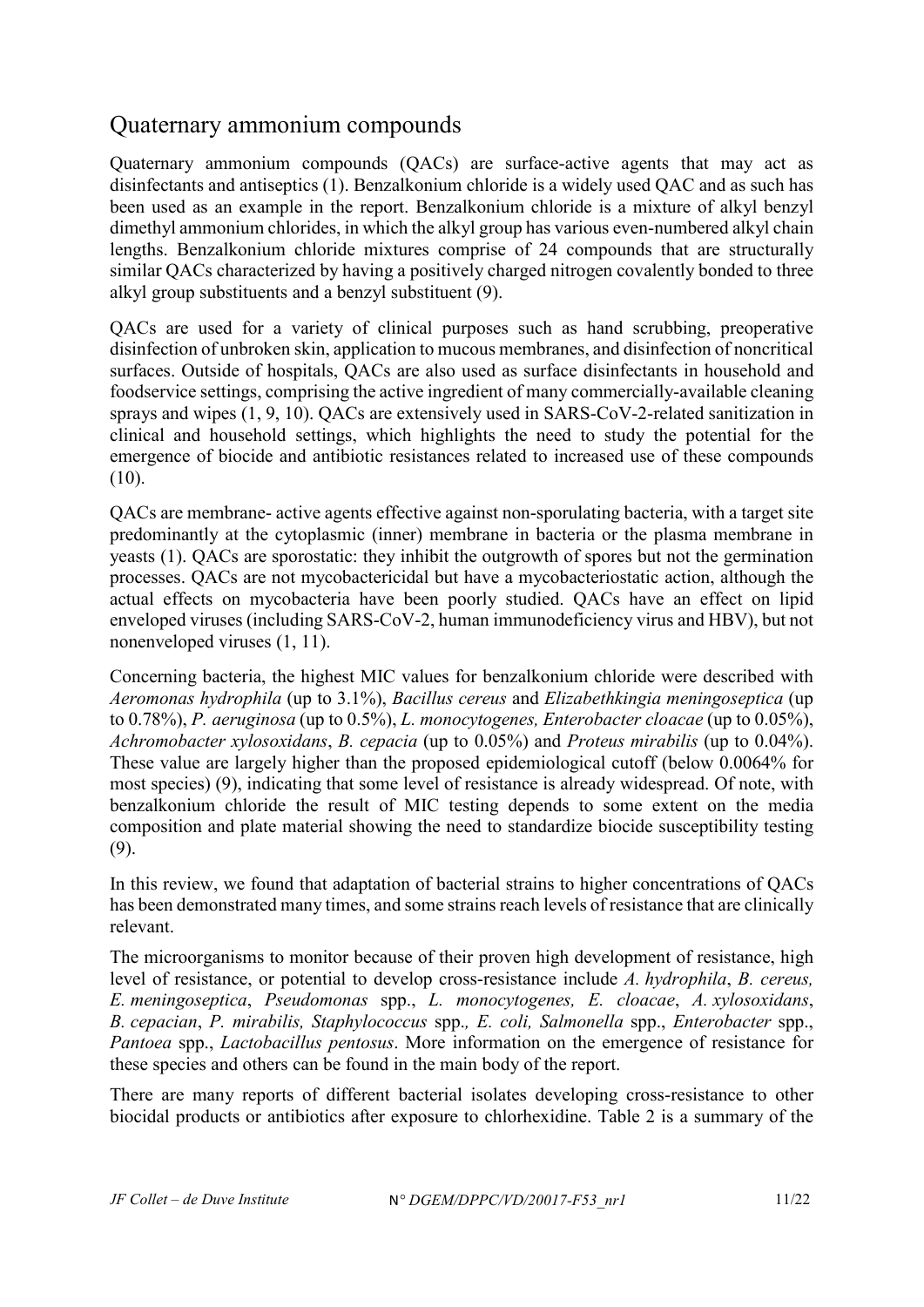data that was reported in this literature review. More information on cross-resistance following the use of chlorhexidine can be found in the main body of this report.

| Organism                                                         | Antimicrobial                                                                                                                                                          |  |  |
|------------------------------------------------------------------|------------------------------------------------------------------------------------------------------------------------------------------------------------------------|--|--|
| Salmonella                                                       | Chloramphenicol, ciprofloxacin, nalidixic acid, tetracycline                                                                                                           |  |  |
| Escherichia                                                      | Amoxicillin, amoxicillin-clavulanic acid, chloramphenicol, imipenem, tetracycline,<br>trimethoprim, ciprofloxacin, ceftiofur, florfenicol, cefotaxime, chloramphenicol |  |  |
| Pseudomonas                                                      | Amikacin, ceftazidime, ciprofloxacin, gentamycin, imipenem, chloramphenicol,<br>polymyxin B, Piperacillin-tazobactam, amikacin, meropenem, colistin                    |  |  |
| Lactobacillus                                                    | Ampicillin, chloramphenicol, tetracycline                                                                                                                              |  |  |
| Burkholderia                                                     | Ceftazidime, ciprofloxacin, meropenem, imipenem                                                                                                                        |  |  |
| Organic food isolates                                            | Chlorhexidine, ampicillin, sulfamethoxazole, cefotaxime                                                                                                                |  |  |
| Listeria                                                         | Sodium hypochlorite                                                                                                                                                    |  |  |
| Cronobacter sakazakii.<br>Yersinia enterocolitica                | Ciprofloxacin, cefotaxime, cefoxitin                                                                                                                                   |  |  |
| Staphylococcus                                                   | Gentamicin, erythromycin, ciprofloxacin, chloramphenicol, tetracycline                                                                                                 |  |  |
| Table 2 - Reports of cross-resistance following exposure to OACs |                                                                                                                                                                        |  |  |

<span id="page-11-0"></span>The mechanism of resistance seems to be centered around the expression of efflux pumps and modification of the bacterial membrane. These mechanisms are mostly nonspecific which is coherent with the numerous reports of cross-resistance to other biocides and antibiotics.

All things considered, while the use of quaternary ammonium compounds has been reported to be associated with the emergence of resistance in bacteria, it has not been linked to major outbreaks yet. **Nevertheless, the use of QACs such as benzalkonium chloride should be restrained to the applications where its greater efficacy has been proven compared to other biocides that are less associated with bacterial resistance**. When used, good practice should be followed such that microorganisms are not needlessly exposed to sublethal concentration of the biocide, a situation which this report shows breeds development of resistance.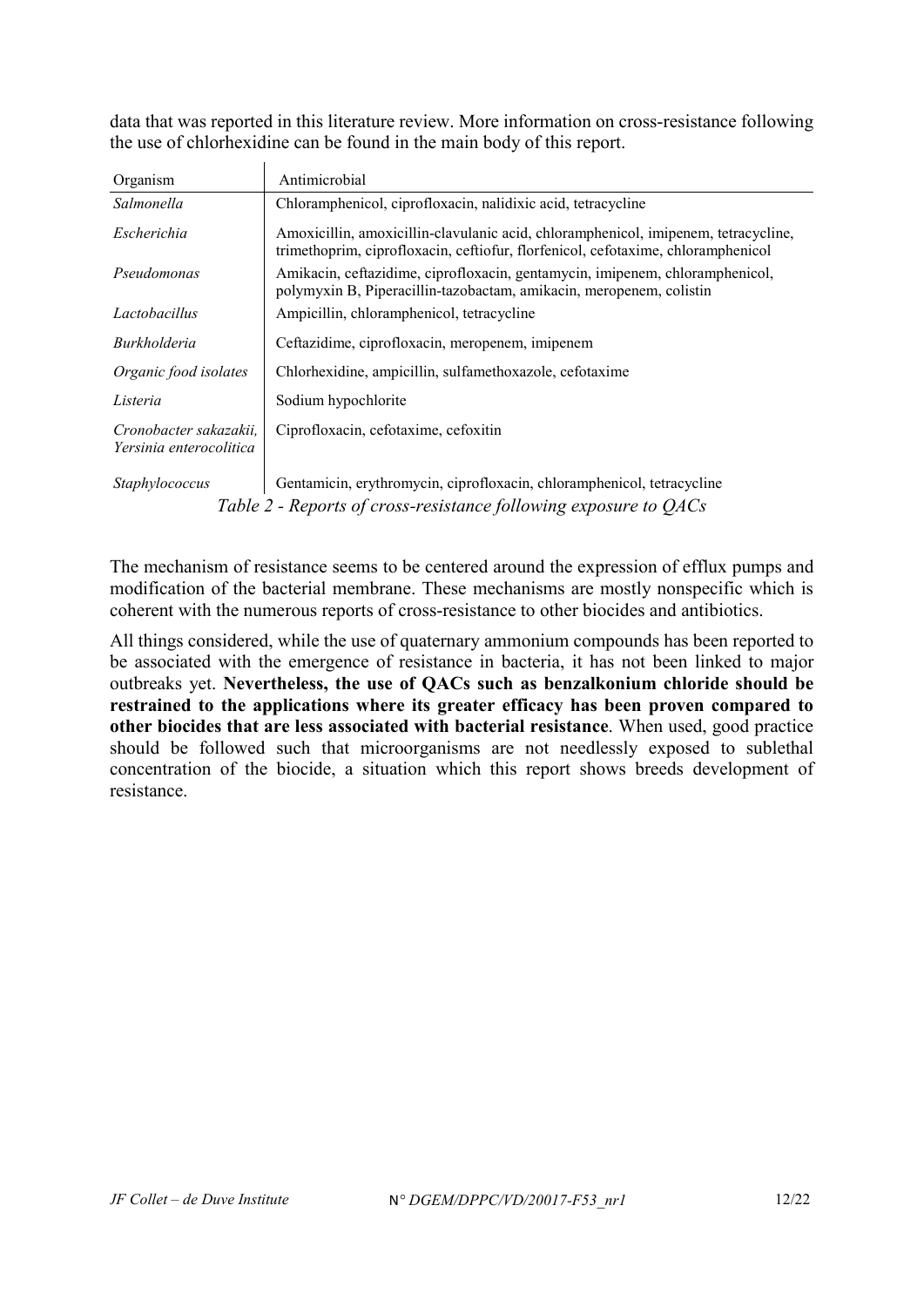### <span id="page-12-0"></span>Chlorine releasing compounds

Reactive chlorine species are oxidizing agents that can be used to irreversibly damage microorganisms. These species are released in the medium by chlorine releasing agents such as sodium hypochlorite (NaOCl), also known as household bleach, which is the most used chlorine-based disinfectant (1, 12). As such, the report focused on this product.

NaOCl and its active ingredient HOCl are widely used for sanitation and disinfection purposes in industrial, hospital, and household settings. Sodium hypochlorite is mostly sporicidal, mycobactericidal, bactericidal, fungicidal and is active against certain viruses (13). The use of NaOCl as a disinfectant to clean surfaces and medical equipment has increased during the current SARS-CoV-2 pandemic. Enveloped viruses, such as SARS-CoV-2, are inactivated by NaOCl due to its interaction with the viral outer lipid envelope (12).

For bacteria, the highest MIC values have been found in isolates of *E. faecalis*, (3.2%), *E. coli* (1.2%), *Lactobacillus* spp. (0.4%), *L. monocytogenes* (0.78%), *P. aeruginosa* (0.8%), and *S. aureus* (1.6%) (13). These values are higher than the concentration used in some biocidal products, suggesting that some level of resistance might be attained by some bacterial species. For yeasts, the highest MIC recorded is attained by *Candida albicans* at 1.6%, although the majority of MIC values for *Candida* spp. *Aspergillus* spp., *Penicillum* spp., *Mucor* spp., *Rhizopus* spp. and *Trichoderma* spp. is around 0.2% (13).

In this review we found that while chlorine releasing compounds, as exemplified by sodium hypochlorite or bleach, have been used as a disinfectant since the 1820's (14) and no significant reports of microbial resistance have emerged since then. Low level increases in MIC after exposure to low concentrations of the biocide have been documented in *E.coli, Salmonella enterica, L. monocytogenes* and *S. aureus*, but are probably not a worrisome threat for human health. Similarly, no significant outbreaks have been linked to resistance to sodium hypochlorite disinfection. Biofilms constitute a more resistant reservoir that can lead to dissemination of microorganisms after disinfection procedures, but sodium hypochlorite has the added advantage compared to other biocides of actually dissolving the exopolysaccharide matrix of the biofilm, thereby helping to prevent regrowth of the biofilm.

There are a few reports of low-level cross-resistance to other antimicrobials after exposure to low concentrations of sodium hypochlorite and some of these reports were considered above the threshold for clinical resistance. The substances concerned by cross-resistance are: sodium nitrate, hydrogen peroxide, nalidixic acid, ampicillin-sulbactam, a quaternary ammonium compound, oxacillin, ceftazidime, chloramphenicol, ampicillin, colistin, meropenem and ceftazidim. Again, these reports are few considering the wide usage and the length of time that sodium hypochlorite has been used as a biocide, and there was no report of a link between crossresistance to antibiotics and actual clinical hazard. The mode of action of sodium hypochlorite is largely non-specific. The mechanism of resistance to the biocide involves several transcriptional regulators and no single gene has been linked to sodium hypochlorite resistance, although an efflux pump that is expressed in presence of sodium hypochlorite has been linked both to increased resistance to the biocide and low-level cross-resistance to some antibiotics.

All in all, if recommended guidelines for the use of chlorine releasing compounds are followed so as to limit exposure of microorganisms to sublethal dose of biocide, the risk for the development of resistance and cross-resistance should be limited.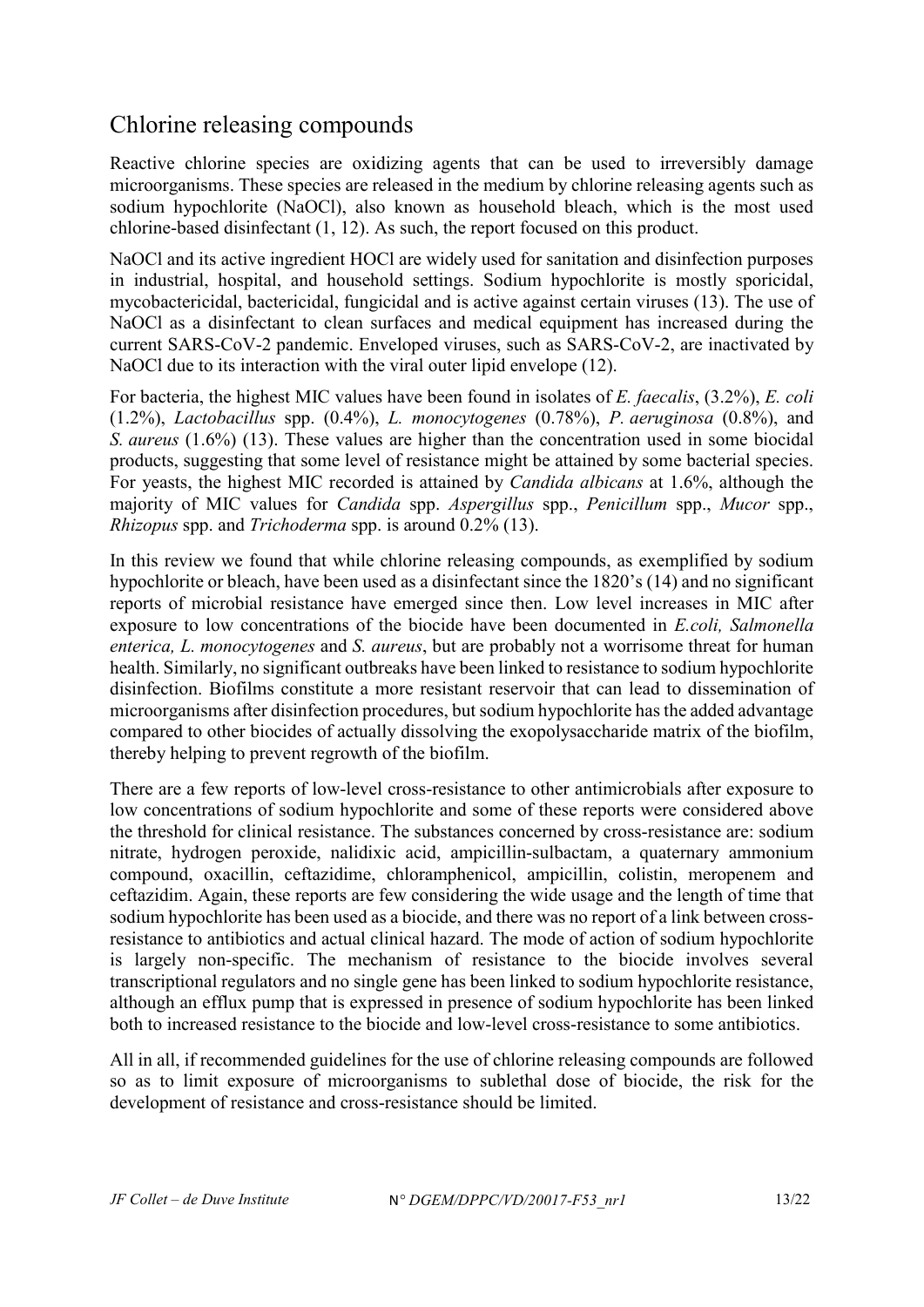### <span id="page-13-0"></span>Lactic acid and other weak acids

Weak organic acids such as acetic acid (the main ingredient of vinegar) and lactic acid have been used for centuries to preserve food and decontaminate infected environments (15). Nowadays, in addition to their role as food preservative, the use of acetic and lactic acid as disinfectants seems to be mostly in the decontamination of meat carcass in the food industry.

Despite their long-standing widespread use, the antimicrobial mode of action of weak acids is still not fully understood. The inhibitory effect of weak organic acid might be due to membrane perturbations that result from acids interacting with the membrane and accumulation of the weak acid anion inside the cytoplasm, which would lead to osmotic stress and perturbation of certain enzymatic metabolic reactions (16).

Acetic acid and lactic acid mostly have a fungistatic and bacteriostatic effect, inhibiting the outgrowth of these organisms, although depending on the concentration, pH and time of treatment, a bactericidal activity can be observed (17). Interestingly, acetic acid at 6% had a significant bactericidal effect on mycobacteria in solution (18), and sorbic acid also inhibits the outgrowth and germination of bacterial spores (19).

In this review, we found that there are some reports in the literature that some strains of *E. coli*, *S.* Typhimurium*, S. aureus, C. jejuni* and *L. monocytogenes* can become resistant to acidic conditions, and thus more resistant to disinfection by organic acids such as lactic acid. There is one report that antibiotic resistant bacteria may also be more resistant to disinfection by lactic acid, which could potentially result in increased exposure of humans to antibiotic-resistant bacteria. However, these reports are scarce, especially considering the widespread use of organic acid as biocides, and their impact on public health are largely unknown. Because bacteria have been in widespread contact with these substances for such a long time, it is unlikely that they can develop worrisome resistance in the future. The same is true for crossresistance to antibiotics. There is no actual report of cross-resistance to other antimicrobials following the use of weak organic acid and **there is thus insufficient evidence to suggest that the use of organic acids can lead to antibiotic or biocide resistance**. The precautionary principle should still apply, and care should be taken to ensure that microorganisms are exposed as little as possible to sublethal concentrations of the biocide.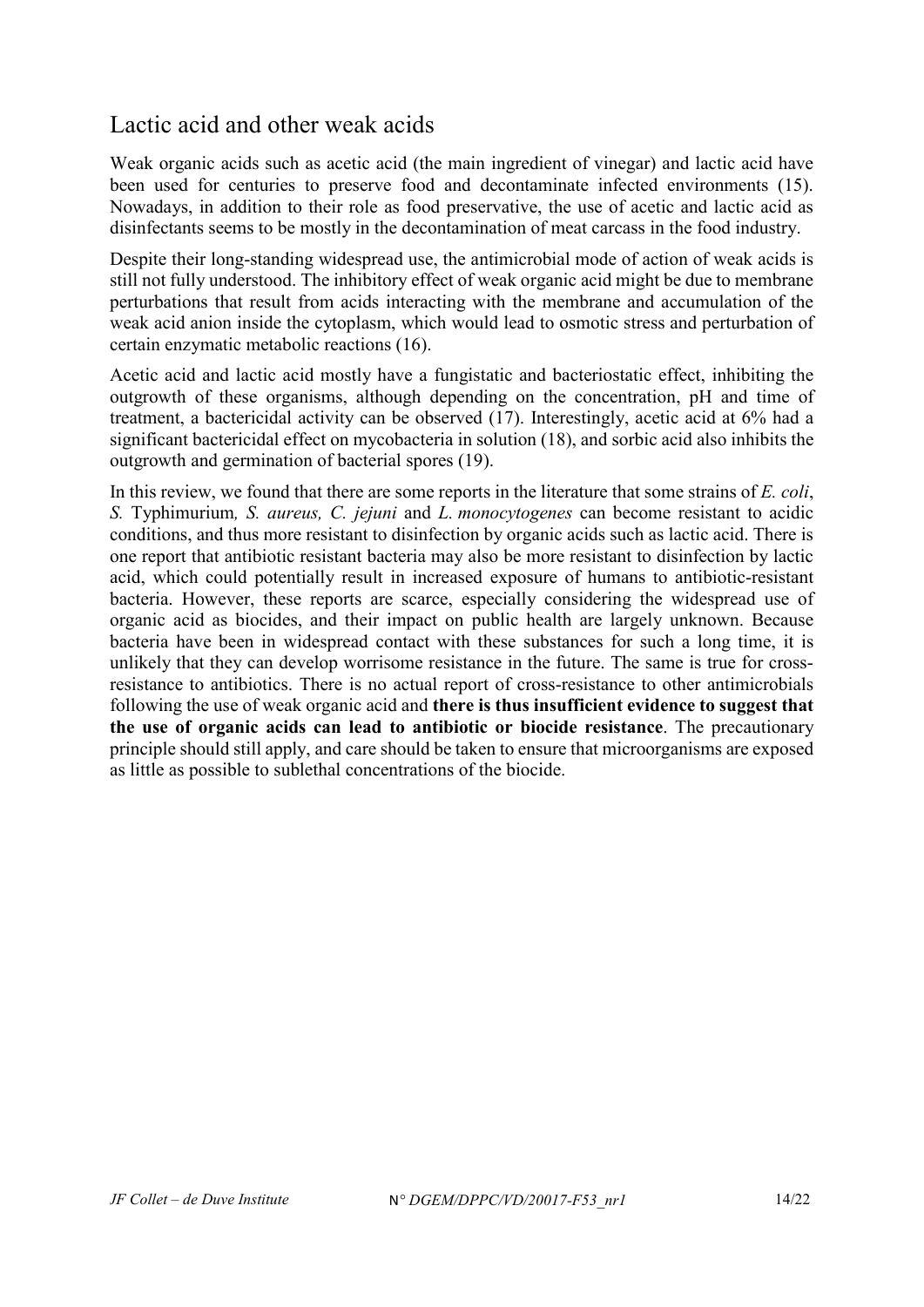# <span id="page-14-0"></span>Triclosan

Triclosan is a chlorinated biphenyl antimicrobial agent that is widely used in household products, including cosmetics and antimicrobial soaps (20). At low concentration, it inhibits fatty acid biosynthesis by targeting a highly conserved enoyl-acyl carrier protein reductase (ENR, *fab* genes) (21, 22). There are various mechanisms that are known to confer triclosan resistance in bacteria (23, 24), including the overexpression of ENR (25), the presence of mutated and/or triclosan-resistant ENR (26, 27); and the upregulation of efflux pumps (28-30). Triclosan exhibits particular activity against Gram-positive bacteria but is also effective against Gram-negative bacteria and yeast (1, 20).

In this review we found that there is a wealth of data that shows that bacteria such as *E. coli, P. aeruginosa*, *Staphylococcus* spp., *Salmonella* spp., *Acinetobacter* spp., *Campylobacter* spp., *Enterococcus* spp., and some mycobacteria readily develop resistance to triclosan. More information on the emergence of resistance for these species and others can be found in the main body of the report.

There are many reports of different bacterial isolates developing cross-resistance to other biocidal products or antibiotics after exposure to triclosan. [Table 3](#page-14-1) is a summary of the data that was reported in this literature review. More information on cross-resistance following the use of triclosan can be found in the main body of this report.

| Organism                | Antimicrobial                                                                                                                                                                                          |
|-------------------------|--------------------------------------------------------------------------------------------------------------------------------------------------------------------------------------------------------|
| Escherichia             | Chloramphenicol, trimethoprim, tetracycline, amoxicillin, amoxicillin/clavulanic acid,<br>trimethoprim, benzalkonium chloride, chlorohexidine, ciprofloxacin, tobramycin,<br>levofloxacin and cefepime |
| Pseudomonas             | Tetracycline, ciprofloxacin, amikacin, levofloxacin, carbenicillin, chloramphenicol                                                                                                                    |
| Staphylococcus          | Vancomycin, ciprofloxacin, ampicillin                                                                                                                                                                  |
| Salmonella              | Cefotaxine, ceftazidime, ciprofloxacin, nalidixic acid, aminoglycosides                                                                                                                                |
| Acinetobacter           | Imipenem, levofloxacin, amikacin, tetracycline, piperacillin, doxycycline                                                                                                                              |
| <i>Stenotrophomonas</i> | Tetracyclin, chloramphenicol, ciprofloxacin                                                                                                                                                            |

*Table 3 - Reports of cross-resistance following exposure to triclosan*

<span id="page-14-1"></span>The mechanisms of resistance are diverse variations of mutations in *fabI, fabI* overexpression and efflux pumps, which is coherent with the vast number of cross-resistance that were reported.

Triclosan might have adverse effects for human health (31) and it has been shown that human absorption of triclosan leads to changes in the microbiome population and size (32, 33), indicating that resistance and cross-resistance could develop in the human body*.* All things considered the decision to ban triclosan in the EU seems to be well advised.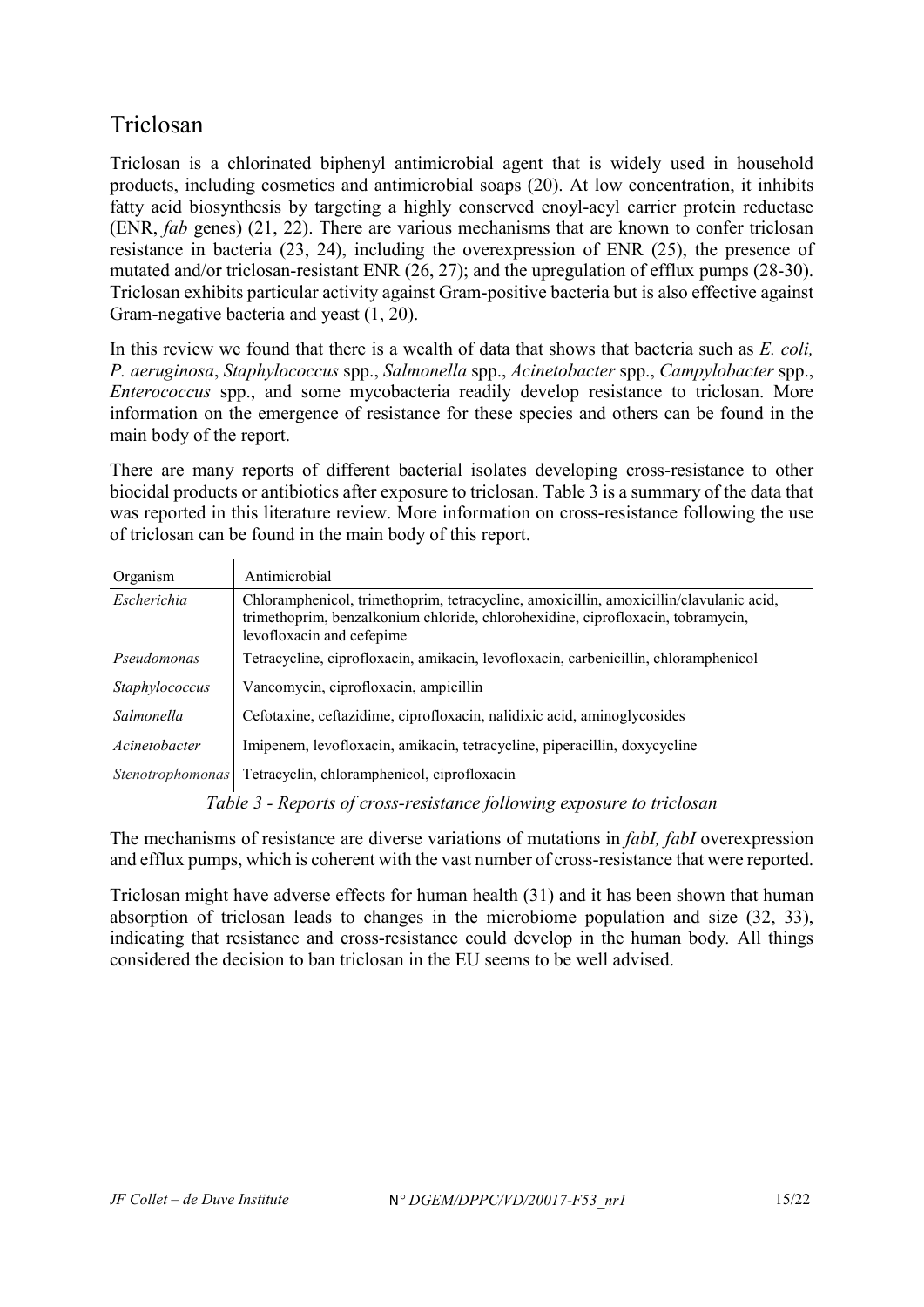### <span id="page-15-0"></span>General conclusions

#### *Does the use of biocidal products in the clinical setting lead to the emergence of resistance to antimicrobials (including antibiotics)?*

The short answer is yes. The long answer is that there is a large amount of data that supports a role for biocidal products in the emergence of resistance to antimicrobials, but the importance of this role largely depends on the type of biocidal product used, the microorganism affected and the method and setting in which the biocidal product was used. These specificities are addressed in the following sections by answering questions that cover the objectives of the review.

#### *What are the active biocidal substances that lead to antimicrobial resistance?*

This report is not a risk assessment but a literature review that analyzes the available information, which may be lacking in some respects. A more quantitative approach could be undertaken in the future if we address some of the gaps in knowledge and recommendations that we discuss in later sections. Nevertheless, we propose a qualitative ranking (See [Table 4](#page-16-0) for a summary):

- There are few reports of resistance following the use of **alcohols, hydrogen peroxide, peracetic acid and weak organic acids**. It is unsurprising given that these compounds are abundant in nature (or are a mixture of compounds that are abundant in nature), have been in contact with microorganisms for a long time and do not easily accumulate in the environment (there is thus less chance of developing resistance in environmental settings). We consider that using these active substances constitutes a **highly unlikely risk** for the development of resistance to antimicrobials.
- There are only a few reports on the development of resistance and cross-resistance to antibiotics following the use of reactive chlorine species. These biocidal products are often used in low concentrations for a large amount of time, which may promote the development of resistance and cross-resistance, as well as increase horizontal gene transfer. Aldehyde-based compounds are not associated with cross-resistance, but they are associated with resistance that led to small-scale outbreaks. We thus consider using **reactive chlorine species and aldehyde-based compounds** an **unlikely risk** for the development of resistance and cross-resistance.
- There is a large amount of evidence characterizing the development of resistance and cross-resistance following the use of **quaternary ammonium compounds and chlorhexidine**, including cross-resistance to the last resort antibiotic colistin. The biocidal products have a tendency to accumulate in the environment, and microorganisms in contact with low concentrations of the products have been demonstrated to develop resistance and cross-resistance. These products often lead to the overexpression of efflux pump which may confer resistance to multiple antimicrobials. We consider the use of these biocidal products a **likely risk** for the development of resistance.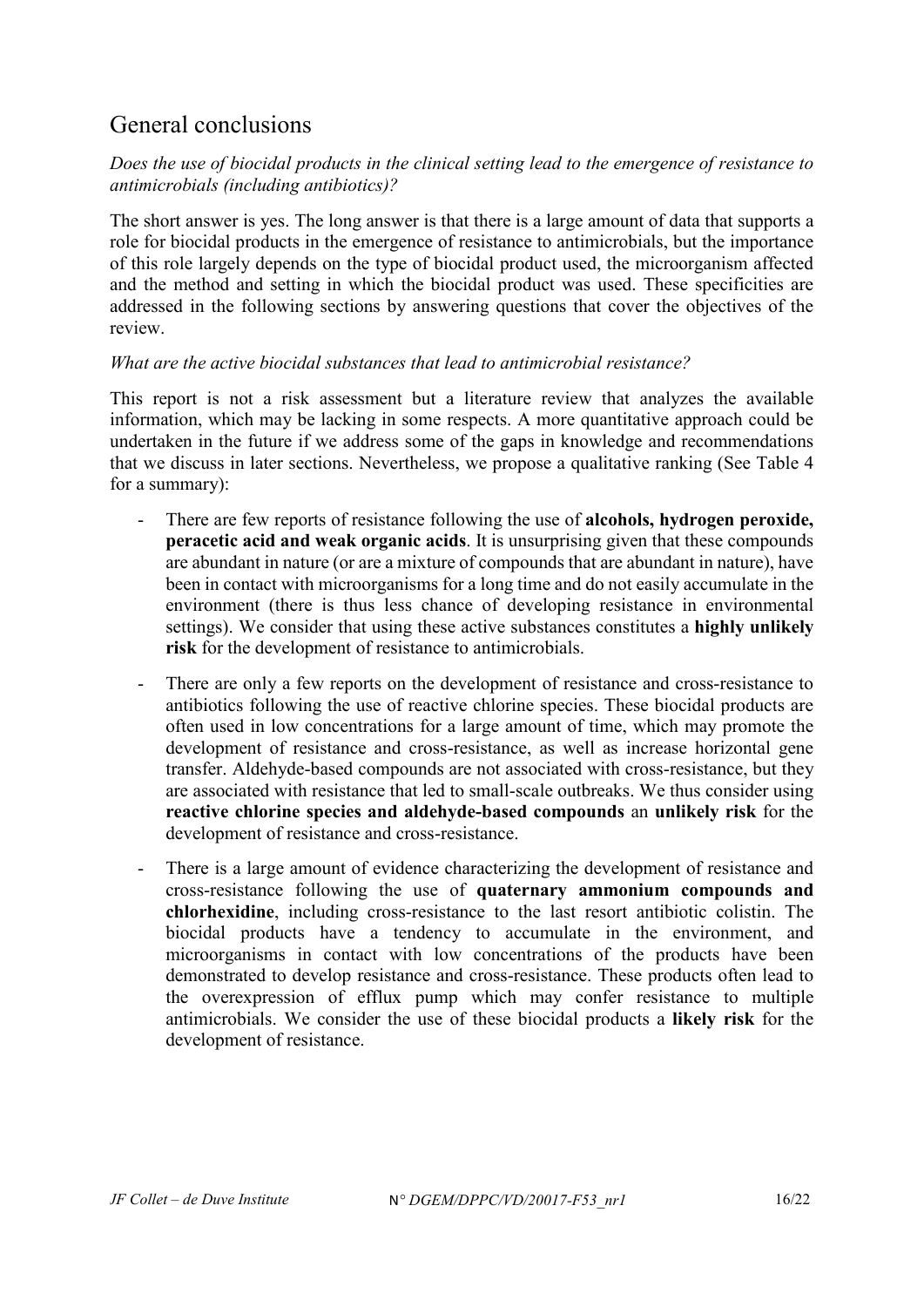Finally, triclosan, with its single target, has a very large amount of resistance and crossresistance reported, mostly through the increased expression of efflux pumps and mutations in the *fabI* fatty acid biosynthesis gene. We consider the use of **triclosan, or any potential biocide with a single specific target**, a **highly likely risk** for the development of resistance. It is therefore appropriate that triclosan is not approved for use in the EU.

| Alcohols, hydrogen peroxide, peracetic acid and weak<br>organic acids | Highly unlikely |
|-----------------------------------------------------------------------|-----------------|
| Reactive chlorine species, aldehyde-based biocides                    | Unlikely        |
| Chlorhexidine, quaternary ammonium compounds                          | Likely          |
| Triclosan                                                             | Highly likely   |
|                                                                       |                 |

*Table 4 - Qualitative risk ranking*

<span id="page-16-0"></span>*What are the microorganisms that develop antimicrobial resistance following exposure to biocidal products?*

A variety of species seems to be affected: Gram-positive and Gram-negative bacteria, sporulating bacteria, mycobacteria and yeasts. Obviously, the type of microorganism affected depends on the biocidal product used. For instance, mycobacteria have developed resistance to disinfection by aldehyde-based products that has led to small outbreaks in the clinical setting. There were many reports on the development of resistance following the use of chlorhexidine in both Gram-positive and Gram-negative bacteria, but Gram-negative were ultimately resistant to much higher concentrations of the substance than Gram-positive bacteria. In general, Gramnegative bacteria seem to have a higher propensity for the development of resistance following the use of biocidal products than other microorganisms.

*Which substances (antibiotics and other antimicrobials) are subject to resistance (crossresistance or not) as a result of the use of biocidal active substances?*

As stated previously, all biocidal products analyzed in this report may lead to some level of resistance to themselves, although not all these biocidal substances may lead to clinical resistance that has implications on human health. The biocidal substances that we consider risky are triclosan, chlorhexidine, quaternary ammonium compounds and, to a much lesser extent, reactive chlorine species and aldehyde-based disinfectants.

However, the use of biocidal products sometimes also leads to the emergence of resistance to antibiotics and other antimicrobials. In this report, we found many such occurrences where resistance to one biocidal product led to resistance to a single or multiple antibiotics. Again, in most instances, the resistance was not clinically relevant, but in some cases, it was enough to be potentially detrimental to public health. **Of particular concern, there are reports of colistin (a last resort antibiotic) resistance in some bacterial species following the use of chlorhexidine and quaternary ammonium compounds.** The use of triclosan, chlorhexidine and quaternary ammonium compounds may also lead to the resistance of many other antimicrobials, including antibiotics such as tetracycline, vancomycin, chloramphenicol, ciprofloxacin, imipenem and colistin. More details on all the occurrences of cross-resistance to other biocidal products and to antibiotics are available in the main body of this report.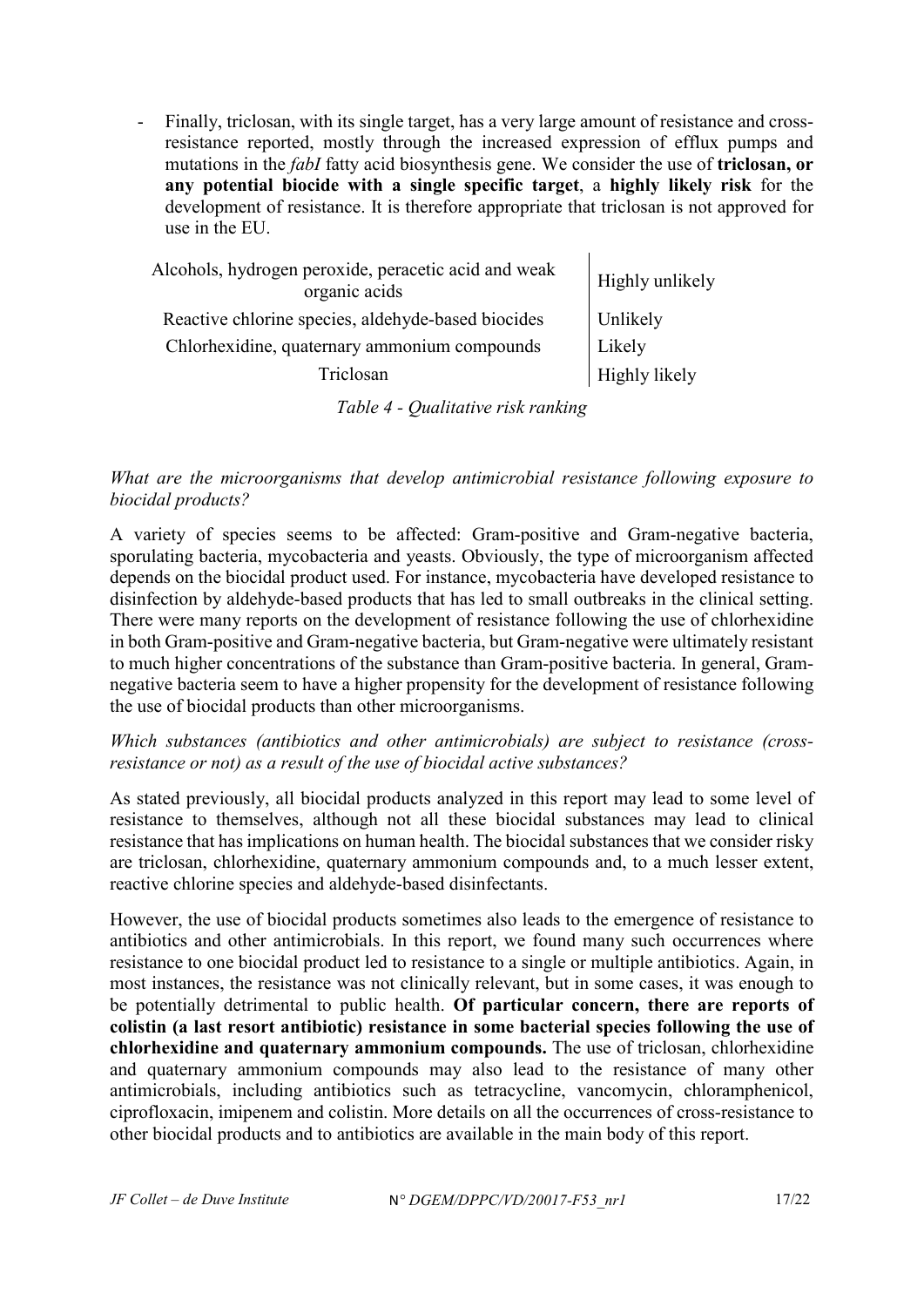#### *What are the practices that lead to the emergence of antimicrobial resistance in the hospital setting?*

There is a very large number of study reporting that exposure to sub-inhibitory concentrations of a biocidal active substance can lead to the emergence of resistance to the biocidal product and/or other antimicrobials, including antibiotics. Thus, clinical practices where the biocidal product is applied in smaller quantities than recommended (meaning the product will get diluted when applied) or is likely to remain present at low concentration (compared to the recommended concentration for disinfection) or is applied during a too short period of time should be avoided. These recommendations are also valid for the use of biocidal products in household, agricultural or production settings.

There are also reports of stock solutions of chlorhexidine getting contaminated by bacteria and leading to health problems and even death in patients. In some cases, the stock solution was contaminated during production, before it reached the hospital while in others the stock solution or container got contaminated through multiple use, thus contributing to the emergence of resistance.

Further research in the clinical practice (and in other fields) may highlight specific uses of biocidal products that potentiate the development of antimicrobial resistance.

#### *What are the mechanisms that lead to the development of antimicrobial resistance, following the use of biocidal products?*

As explained in the report, microorganisms use different strategies to resist biocidal products; they may inactivate the product or modify its target, prevent its entry into the cell or increase its removal from inside the cells. The same mechanisms are used to resist antibacterials and antibiotics; as a result, developing resistance against biocidal products can drive resistance to antibiotics. For instance, bacteria with mutated *fabI* have emerged with high level triclosan resistance (this is an example of modifying the target of the antimicrobial, a strategy that is usually mostly used to resist antibiotics). In addition, bacteria may also express ROSdetoxifying enzymes such as superoxide dismutases (SOD), glutathione peroxidases and peroxiredoxins that may confer low-level resistance to disinfection by hydrogen peroxide or other oxidative disinfectant (this is an example of inactivating the antimicrobial or its toxic byproducts); as a result, they may become more tolerant towards antibiotics that kill in part by causing an oxidative stress. Modifying the permeability of the cell envelope through mutations in the LPS pathway or by modifying the expression of porins (this is an example of limiting the entry of antimicrobials inside the cell) is another example of resistance mechanism that is common to the fight against biocides and antibiotics. Finally, the formation of biofilms is another strategy used by bacteria and fungi that is efficient to limit the entry of biocidal products and antibiotics. This mechanism of resistance is a major issue, as the data analyzed in this report indicate that all biocidal products reviewed here may be subject to increased resistance when cells are embedded in a biofilm matrix. Both these mechanisms may also prevent the entry of other antimicrobials, such as antibiotics.

Another prevalent resistant mechanism seems to be the expression of efflux pumps. These pumps utilize energy to drive the transport of molecules, including antimicrobials, from the inside of the cells to the outside environment and thus prevent the accumulation of toxic molecules inside the cell. They may be already present in the cell and expressed upon exposure to a biocidal product, or they may be shared through horizontal gene transfer. This mechanism of resistance is problematic since efflux pumps that are expressed or shared following the use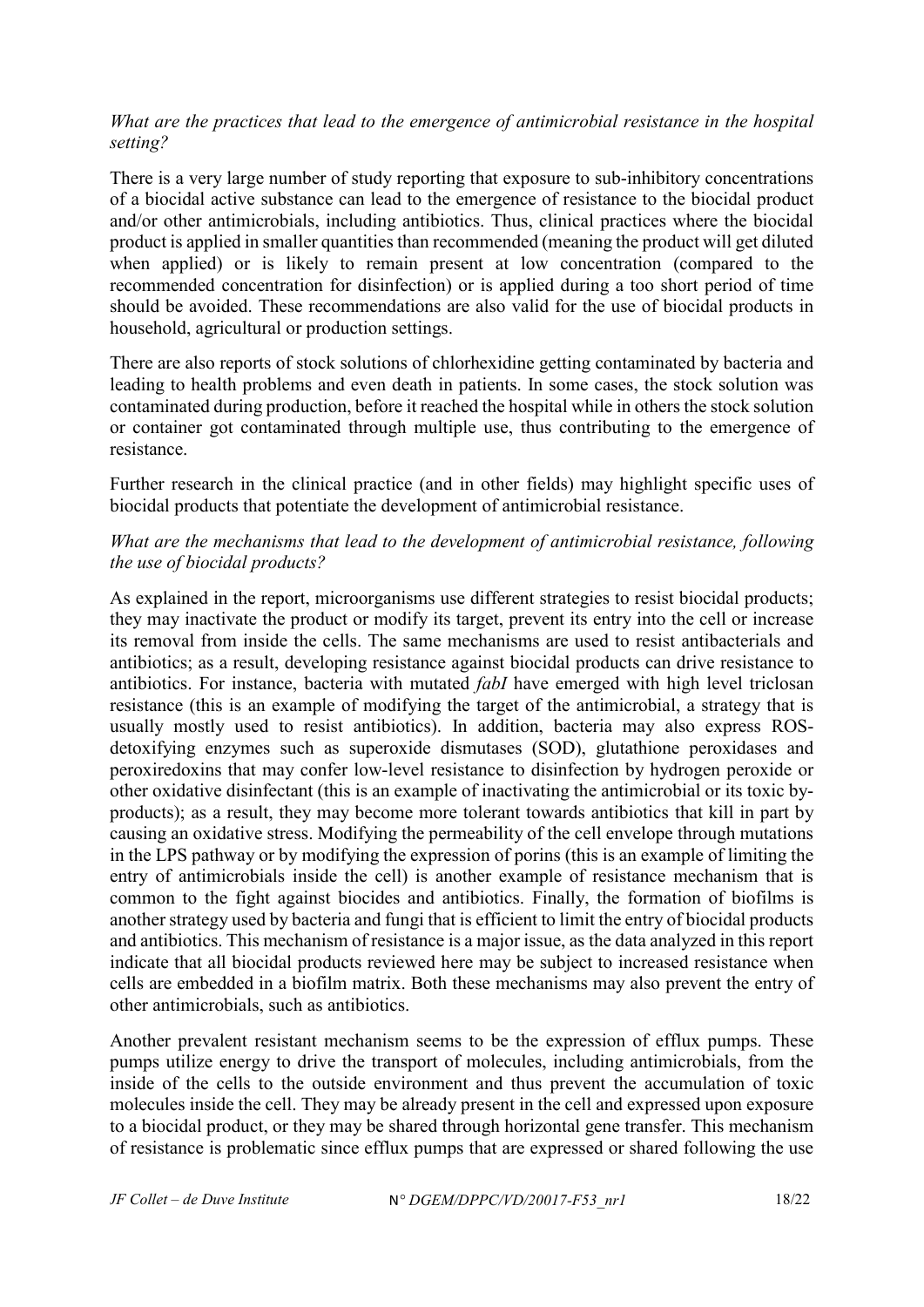of biocidal products may also drive the export of other antimicrobials, such as antibiotics that are substrates for efflux pumps, leading to potential health hazard.

#### <span id="page-18-0"></span>**Gaps in knowledge and research needs**

While a significant amount of research is available on the subject of resistance of microorganisms to biocidal products, there are areas that are severely lacking. In this section we identify the gaps of knowledge and research needs to have a better, fuller understanding of how and how often resistance to biocidal products occur, which microorganisms are affected and whether this resistance is clinically relevant:

- Standardized testing protocols are needed for assessing resistance to biocidal products and cross-resistance to antibiotics, both in test tubes/petri dishes and situations that mimic the uses in practice.
- Standardized testing of commercial biocidal products and research on how different formulation of active substances influence the killing of microorganisms and the development of resistance and cross resistances. Data is scarce, but there is evidence reported in this review that suggests that additional components in the formulation of biocidal products may reduce the risk of emergence of resistance.
- No readily available threshold to establish whether bacterial strains are clinically resistant to biocidal products, which makes it hard to evaluate the risks associated with the use of one biocidal product, even when data on increased resistance is available.
- Majority of data on the emergence of resistance following the use of biocidal products available is about Gram-positive and Gram-negative bacteria. It is unknown whether the general lack of data on yeasts and molds and other microorganisms is because these microorganisms do not readily develop resistance following the use of biocidal product or whether there is a lack of research on the subject.
- The majority of bacteria may be present in biofilms, and this review highlighted the fact that microorganisms in biofilm are much more resistant to biocidal products. There is a lack of data on how this resistance occurs in biofilms, and whether the biocidal products may be used to kill microorganisms in biofilms. Furthermore, current data suggests that biocidal products may either promote or decrease biofilm formation. Additional studies are required to understand the conditions in which biocidal products may promote or decrease biofilm formation.
- To identify the potential risk for biocidal products resistance and cross-resistance, both now and in the future, we need detailed knowledge on the quantity of biocides produced, used and recovered in the environment.
- Comprehensive studies are needed to assess the mechanisms of resistance, the genetic/phenotypic factors involved and the contribution of resistance, tolerance and persistence to the survival of the microorganisms. How biocidal substances influence horizontal gene transfer and how this may increase the spread of AMR determinants should be studied as well.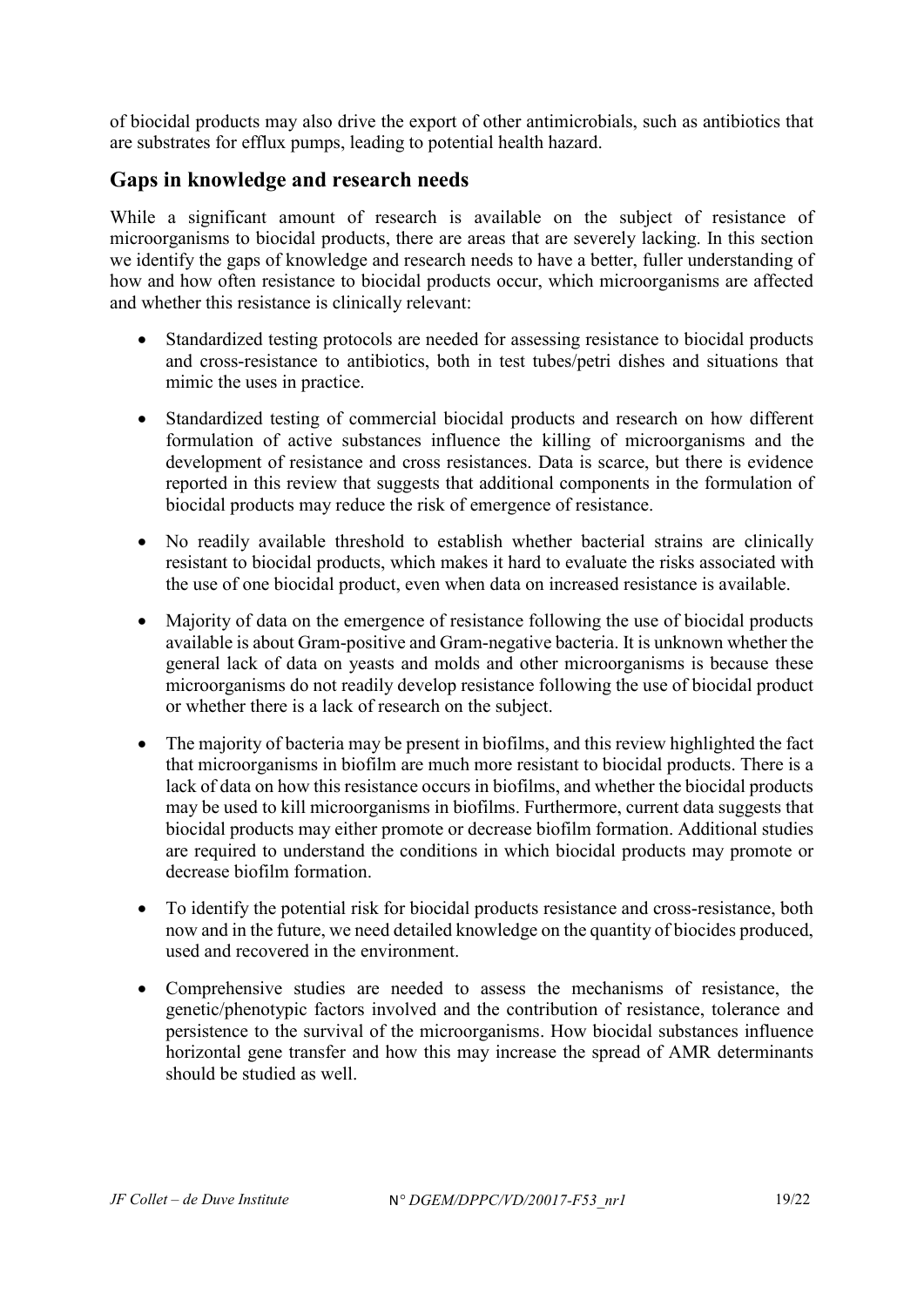#### <span id="page-19-0"></span>**Recommendations**

- Surveillance programs should be developed on a national/European level to monitor resistance and cross-resistance of microorganisms in all areas of biocide usage, in particular the health care setting, veterinary setting, household setting and food industry.
- Communication programs targeting the general public and health sector workers should be developed to increase awareness of resistance and cross resistance related to the use of biocidal products. For example, these could be in the form of a reminder to use a specific quantity of product for a specific duration, as is already done for hands cleaning.
- Good Practices surrounding the use of biocidal substances, especially those that carry a high risk of development of resistance and cross-resistance, should be established in concertation with the health sector and if possible, the manufacturer of the biocidal product. These Good Practices should at least ensure that 1) the in-practice concentration reaches the appropriate level *i.e.,* a sufficient amount is applied on a sufficiently small surface, 2) the appropriate contact time between the biocidal substance and the microorganisms to be decontaminated is respected, 3) after decontamination, the potentially remaining microorganisms are not exposed to sublethal levels of the biocidal product for extended periods. For non-volatile products, this may be achieved through rinsing off/wiping.
- There should be adequate protocols for the use of stock solutions of biocidal products and containers of biocidal product to ensure sterility over time.
- Commercially available bioindicators used to assess the efficiency of disinfection are sometimes more susceptible to the action of biocidal products than clinically relevant strains. Bioindicators should ideally not be more susceptible than clinically relevant strains.
- There should be incentives to include the CAS number of chemicals in scientific studies (at least in clinical studies), as this would facilitate interconnections between academic researcher and legislators. The unique formula identification (the UFI) code should also be included to identify biocidal substances in commercial products even if its composition changes.
- The use of biocidal products that carry a high risk for the development of antimicrobial resistance, such as chlorhexidine and QACs, in household products and over-thecounter medication should be reevaluated.
- The use of biocidal products that carry a high risk for the development of antimicrobial resistance, such as chlorhexidine and QACs, should be restricted to applications where these biocides are clearly more adapted or efficient than biocidal products that carry a lower risk for the development of resistance.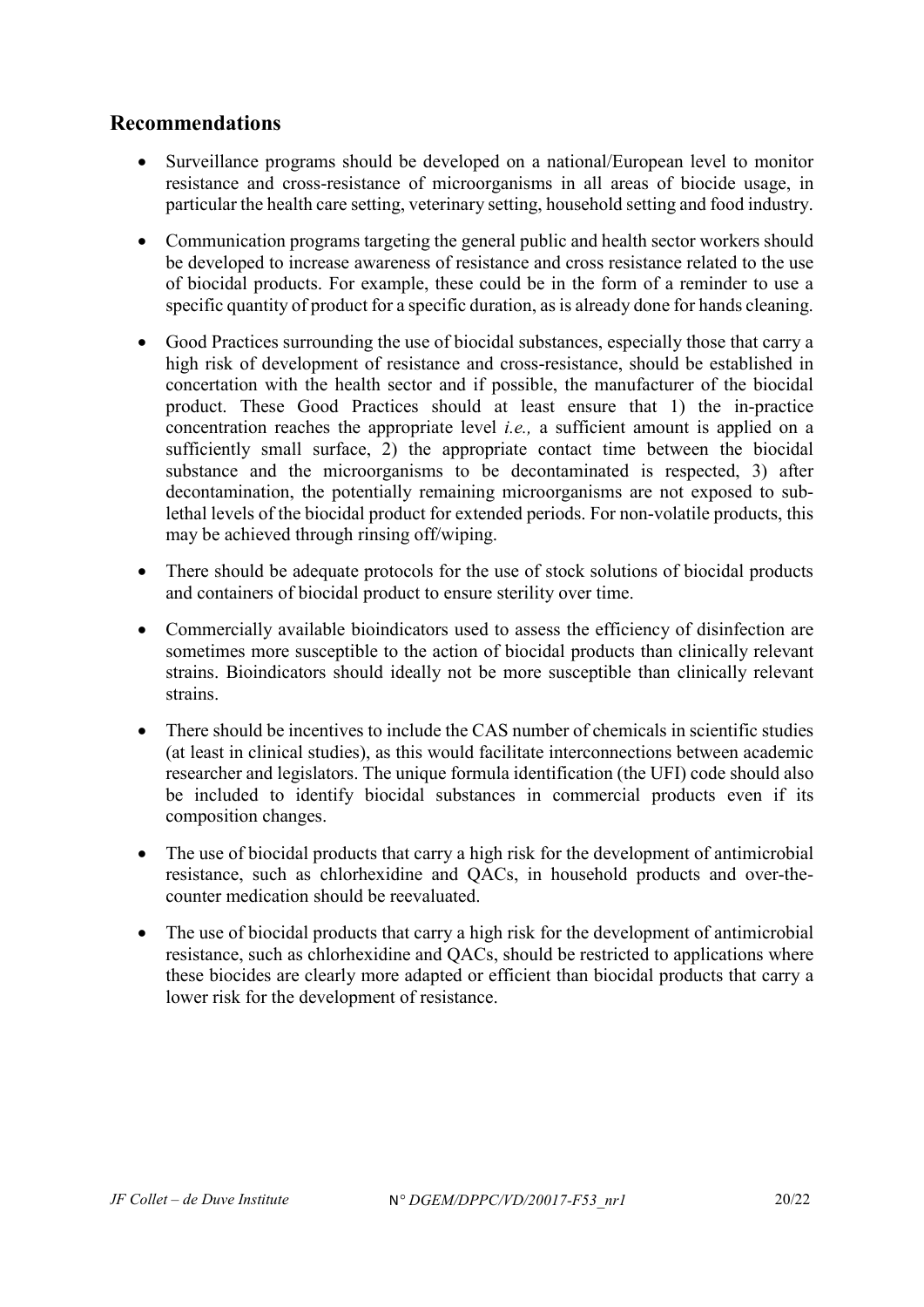# <span id="page-20-0"></span>Bibliography

- 1. **McDonnell G**, **Russell AD**. 1999. Antiseptics and Disinfectants: Activity, Action, and Resistance. Clinical Microbiology Reviews, 2nd ed. **12**:147–179.
- 2. **World Health Organization (WHO)**. 2020. WHO Save Lives: Clean Your Hands in the Context of COVID-19.
- 3. **Kampf G**. 2018. Glutaraldehyde, pp. 131–160. *In* Antiseptic Stewardship. Springer International Publishing.
- 4. **Kampf G**. 2018. Hydrogen Peroxide, pp. 99–130. *In* Antiseptic Stewardship. Springer International Publishing, Cham.
- 5. **Biocidal Product Committee**. 2015. Opinion on the application for approval of the active substance: Peracetic acid Product-type: 1. echa.europa.eu.
- 6. **Schinköthe J**, **Scheinemann HA**, **Diederich S**, **Freese H**, **Eschbaumer M**, **Teifke JP**, **Reiche S**. 2020. Airborne disinfection by dry fogging efficiently inactivates SARS-CoV-2, mycobacteria and bacterial spores and shows the limits of commercial spore carriers for process control. Appl Environ Microbiol.
- 7. **Kampf G**. 2018. Chlorhexidine Digluconate, pp. 429–534. *In* Antiseptic Stewardship. Springer International Publishing, Cham.
- 8. **Cieplik F**, **Jakubovics NS**, **Buchalla W**, **Maisch T**, **Hellwig E**, **Al-Ahmad A**. 2019. Resistance Toward Chlorhexidine in Oral Bacteria - Is There Cause for Concern? Front Microbiol **10**:587.
- 9. **Kampf G**. 2018. Benzalkonium Chloride, pp. 259–370. *In* Antiseptic Stewardship. Springer International Publishing, Cham.
- 10. **Mahoney AR**, **Safaee MM**, **Wuest WM**, **Furst AL**. 2021. The silent pandemic: Emergent antibiotic resistances following the global response to SARS-CoV-2. iScience **24**:102304.
- 11. **Kwok CS**, **Dashti M**, **Tafuro J**, **Nasiri M**, **Muntean E-A**, **Wong N**, **Kemp T**, **Hills G**, **Mallen CD**. 2021. Methods to disinfect and decontaminate SARS-CoV-2: a systematic review of in vitrostudies. Therapeutic advances in infectious disease **8**.
- 12. **da Cruz Nizer WS**, **Inkovskiy V**, **Overhage J**. 2020. Surviving Reactive Chlorine Stress: Responses of Gram-Negative Bacteria to Hypochlorous Acid. Microorganisms **8**:1220.
- 13. **Kampf G**. 2018. Sodium Hypochlorite, pp. 161–210. *In* Antiseptic Stewardship. Springer International Publishing.
- 14. **Labarraque AG**. 1828. On the Disinfecting Properties of Labarraque's Preparations of Chlorine.
- 15. **Blancou J**. 1995. History of disinfection from early times until the end of the 18th century. Rev Sci Tech **14**:21–39.
- 16. **Hirshfield IN**, **Terzulli S**, **O'Byrne C**. 2003. Weak organic acids: a panoply of effects on bacteria. Sci Prog **86**:245–269.
- 17. **Coban HB**. 2020. Organic acids as antimicrobial food agents: applications and microbial productions. Bioprocess Biosyst Eng **43**:569–591.
- 18. **Cortesia C**, **Vilchèze C**, **Bernut A**, **Contreras W**, **Gómez K**, **de Waard J**, **Jacobs WR**, **Kremer L**, **Takiff H**. 2014. Acetic Acid, the active component of vinegar, is an effective tuberculocidal disinfectant. mBio **5**:e00013–14.